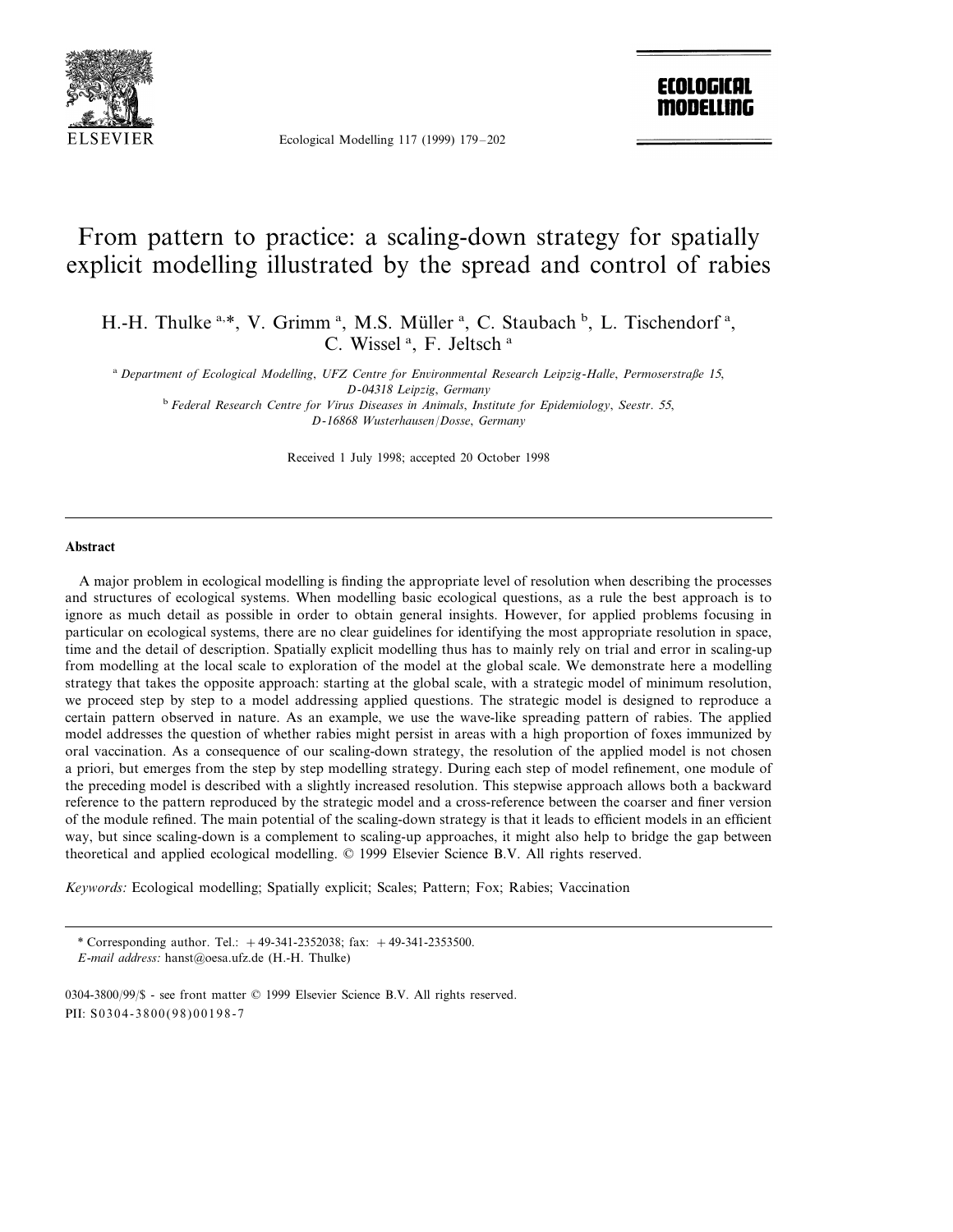### **1. Introduction**

Holling (1966) introduced the distinction between 'strategic' models, which are designed to tackle general questions without referring to concrete ecological situations and 'tactical' models, which by contrast address concrete problems but are not at all general (May, 1973). The common feature of all models is thus to sacrifice something: strategic models ''sacrifice detail for generality'' (Levins, 1966), whereas tactical models do the opposite. Although this classification of models may be useful for demonstrating the principle that modelling always means sacrificing *something*, it provides no detailed hints as to what could and should be sacrificed (Grimm et al., 1996b). With strategic models, the motto 'sacrifice detail for generality' suggests that literally every detail should be sacrificed if only the model is general. This approach leads to models which produce probable explanations. However, these explanations are trend-setting hints but usually hard to test (Peters, 1991).

On the other hand, tactical models addressing applied problems follow no clear guideline concerning what aspects of the real system should be considered in the model (Nisbet and Gurney, 1982). Consequently, tactical models are often loaded with so much detail that (despite being otherwise well-designed) they are unwieldy and hard to investigate. Although the modules of tactical models often burrow their structure from strategic models, theoretical ecology, i.e. the conceptual framework which emerged from strategic models, seems not to be very helpful for designing tactical models.

In this paper we will show that this is not necessarily the case. We will demonstrate how in a certain research project on the spread and control of rabies we proceeded step-by-step from a strategic model to a tactical model. The theoretical question addressed was pattern formation in the spread of rabies, while the practical, applied problem was the control of rabies via oral vaccination.

Pattern formation in ecological systems is a current issue in ecological theory (Levin, 1992; Sato and Iwasa, 1993; Jeltsch and Wissel, 1994; Ratz, 1995). Both the process of pattern formation itself (Paine and Levin, 1981; Thiery et al., 1995; Jeltsch et al., 1996; Maron and Harrison, 1997) and the impact of given patterns on ecological processes (Silvertown, 1992; Glenn and Collins, 1993; Reichman, 1993; Cain et al., 1995; Kareiva and Wennergren, 1995; Tackmann et al., 1998) have a high potential for enabling a better understanding of ecological systems. Typical examples of pattern forming processes in ecological systems include invasions of populations and the spread of diseases (Hengeveld, 1989; Jeltsch et al., 1992). Reaction-diffusion models have proved to be a suitable method to describe and understand these pattern-forming processes on biogeographical scales (Skellam, 1951; Lubina and Levin, 1988; Okubo et al., 1989). However, the aggregation of the dispersal process in a diffusion coefficient inevitably ignores details of the spreading mechanism, such as the movement of individuals in a heterogeneous landscape (Lima and Zollner, 1996; Schippers et al., 1996; Tischendorf, 1997) or rare infection events in a spatially explicit context (Jeltsch et al., 1997a). However, these details are decisive in applied issues, for example in the evaluation of control mechanisms of invading species or spreading diseases. What we need in order to evaluate the efficiency of management or control measures (which are usually restricted to local scales) is a modelling strategy resulting in models that link regional patterns to local practice and 6*ice* 6*ersa*.

A good example for which such a modelling strategy would be extremely useful is the spread of rabies where the interaction of processes on different scales causes a complex spatio-temporal pattern (Sayers et al., 1985; Jeltsch et al., 1997a). The typical wave-like spreading pattern of the disease on a regional scale (Toma and Andral, 1977; Sayers et al., 1977; see Fig. 1) is successfully described by a set of reaction-diffusion equations (Källen et al., 1985; Murray et al., 1986; Yachi et al., 1989; Mollison, 1991). The basic message of these models is that the interaction of local cycles consisting of infections, population reduction and recovery, with the spatial transmittance of the disease over a certain distance (described by a diffusion process) is sufficient to explain the typical epidemiological pattern of damped oscillations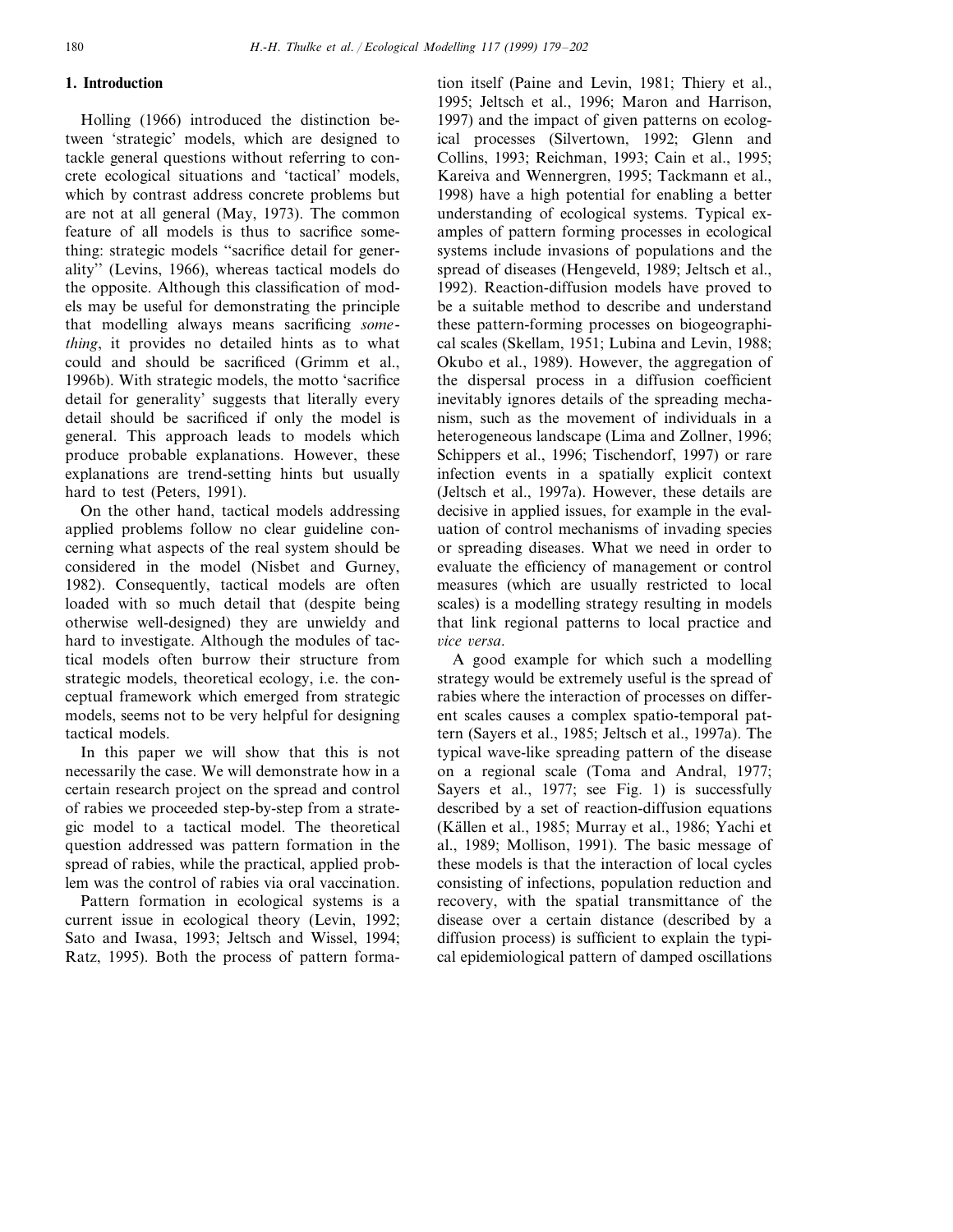

Fig. 1. Spatial rabies pattern based on approximately 3000 quarterly confirmed rabies cases from a  $133 \times 133$  km study area in the Land Baden-Württemberg, Germany (after Sayers et al., 1977): (a), Smoothed density of case occurrence of rabies for four successive 3-month periods. The lowest contours indicate the global wave progression; the local, irregular high densities indicate individual disease foci; (b–c), Quarterly probability contour maps from autumn 1964–1967. Increasing the probability levels (*P*) the respective figures range from a more global to a more focal view of the epidemic. (b) Whereas at the broad scale the wave appears as a closed, uniform front; and (c) this front breaks up into isolated foci when viewed at the fine scale.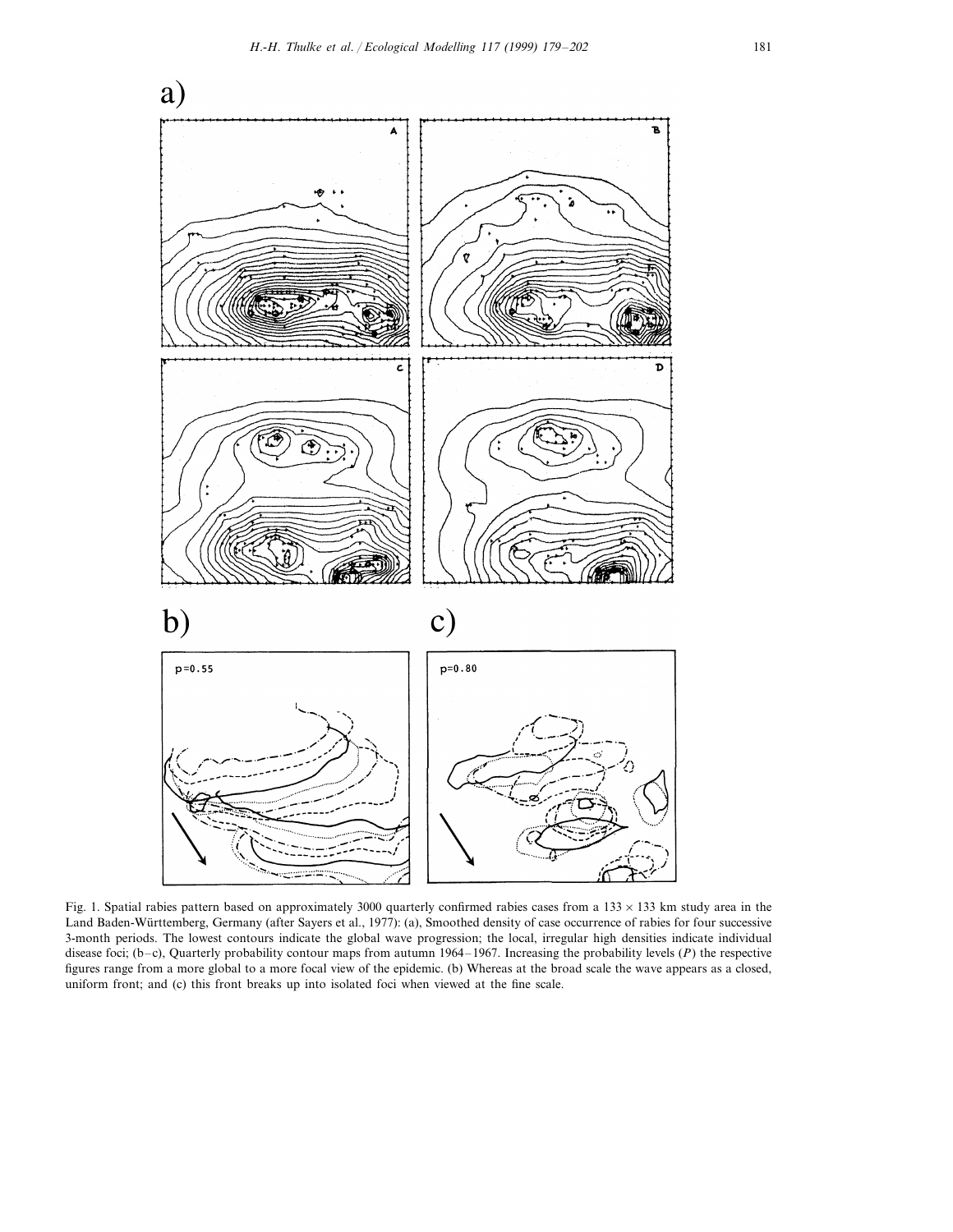on regional scales and of recurrent fluctuations of rabies cases on local scales. However, the diffusion approach does not allow for a systematic analysis of the pattern-forming processes on small spatial and temporal scales, e.g. the spread of rabies by individual dispersing foxes. Yet it is precisely this level of detail which needs to be understood in order to develop models as an aid to management (Perrins et al., 1993; Jeltsch et al., 1997a). Consequently, individual-based models of detailed fox behavior on small spatial and temporal scales have been suggested as an alternative approach (Berger, 1976; David et al., 1982; Voigt et al., 1985; Smith and Harris, 1991). Such models have been successful in describing rabies outbreaks and control in small areas (Smith, 1995), but the number of individuals and the amount of data that can be processed restricts the spatial and temporal scale that can be modeled. Therefore, the model validation against any large-scale pattern (i.e. damped oscillation) would be possible only with an extrapolation in space and/or over time. However, such an attempt towards confidence is trapping if the necessary assumption of solely scale-invariant dependencies between pattern forming processes is violated as it is in the case of rabies spread (see Jeltsch et al., 1997a). Additionally, modelling the entire life history of each individual fox in time and space generates an enormous complexity of information that necessarily limits the interpretation of model results, i.e. identifying the details of the model essential for a particular result would be rather complicated as well as drawing more general conclusions about the holistic dynamics in the rabies–fox system (Wissel, 1992a; Mollison and Levin, 1995).

However, currently the most relevant problem concerning the vaccination of foxes requires both an assessment of management measures at the local scale and an assessment of the success of the whole control program at regional or even continental scales. There is an ongoing debate in Central Europe over whether the vaccination of foxes can be reduced or stopped in areas where rabies seems to have been eradicated (Stöhr and Meslin, 1996; Selhorst and Schlüter, 1997). The risk of an undetected endemic of rabies in these areas as well as suitable measures against the resurgence of rabies by dispersing individual foxes can only be evaluated by models that are both detailed enough to consider rare infection events and coarse enough to model large areas.

In the following we present a scaling-down strategy of spatially explicit modelling that consists of a sequence of models of different spatial and temporal resolution. Starting with the most basic features of a regional model, we successively integrate only the information that will be relevant to the next finer scale.

### **2. Biological background**

The understanding of the scaling-down process described in this paper requires information on the biological facts associated with the red fox rabies system. The following sections provide this information and subsequently cover three elementary parts of the ecological system studied: the foxes; the disease and control measurement.

### <sup>2</sup>.1. *Red foxes*

Red foxes (*Vulpes vulpes*) exhibit a distinct annual cycle: mating, reproduction, breeding, dispersal, resettlement, mating,… (Toma and Andral, 1977). During *mating* (December–February) male red foxes show high mobility and are involved in an increased number of encounters with conspecifics. In addition, receptive females attract males by barking and scenting. Two months later (February–April), the females give *birth* to on average five young cubs with up to 14 cubs per litter (Lloyd et al., 1976; Ansorge, 1990) which *grow up* by August. In autumn (September–October), the young foxes leave their birth family and *disperse*. Field data show that the distribution of effective dispersal distances varies for different habitat structures and population densities (Englund, 1980; Storm and Montgomery, 1975; Goretzki et al., 1997). However, there are common features: the dispersing fox follows its initial direction with sparse deviation (Storm and Montgomery, 1975). An empty habitat is preferred for settling (Storm and Montgomery, 1975), but high density does not cause significantly longer disper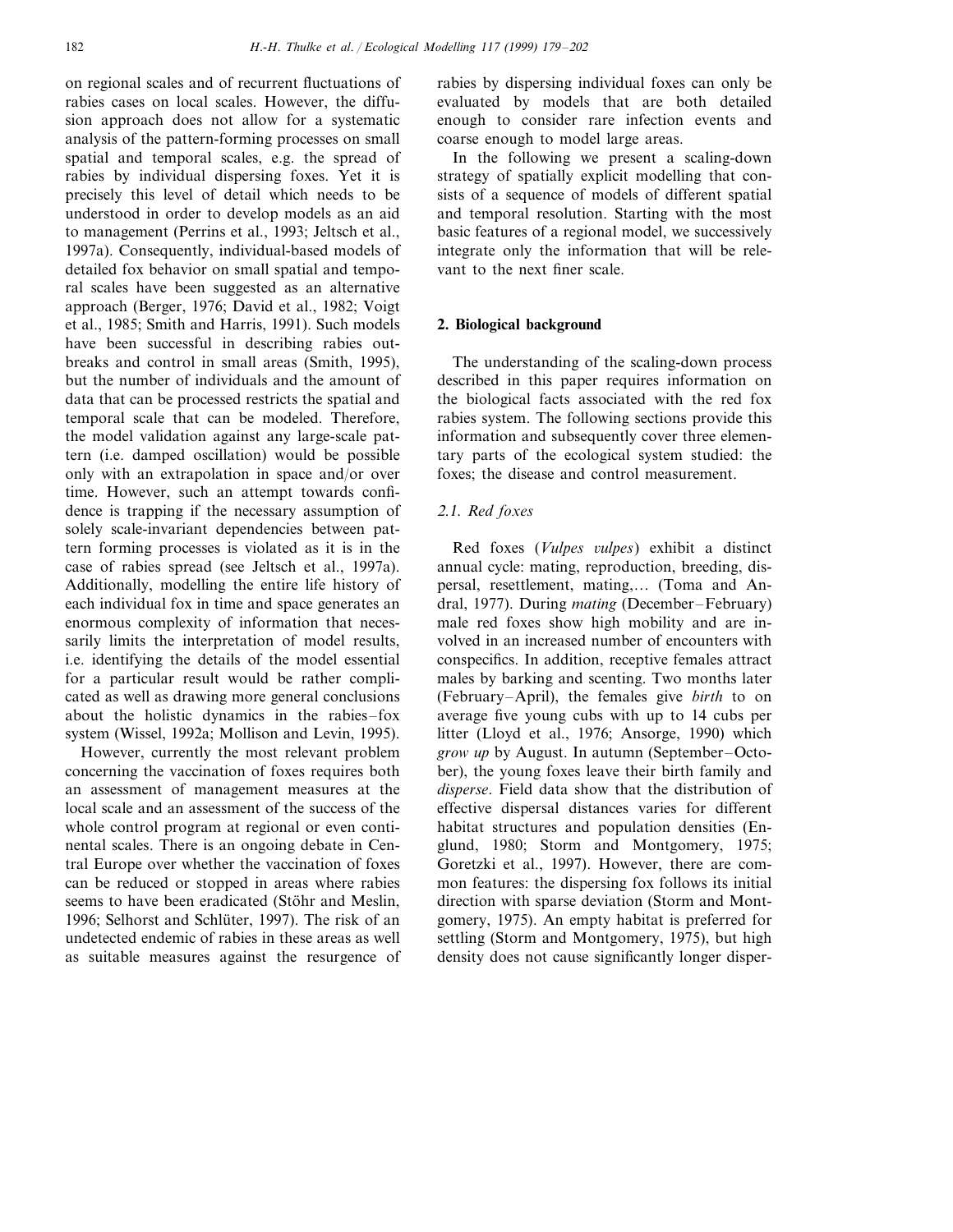sal (Allen and Sargeant, 1993). After settling, the young fox occupies a home range and explores the mating resources. The next fox-year begins.

The home range represents the spatial context of fox activity and varies by individual, by season, by habitat quality and by local population density factors. Therefore wide ranges of home range size are reported, ranging from 0.5 to 9.6 sq. km (Scott, 1943; Trewhella et al., 1988; Meia and Weber, 1995). However, for foxes of small family groups the respective home ranges overlap widely (Storm and Montgomery, 1975; White et al., 1996). Therefore contacts between members of the social group occur much more frequently than between members of different groups (White et al., 1995) because the home ranges of the latter only have common boundary strips. Consequently, we subdivide the fox population by the social behavior of foxes (i.e. the frequency of contacts) and refer to the space potentially occupied by social groups as the smallest spatial unit of our models instead of referring to home ranges or territories (Thulke et al., 1997a). In the next section the social contact behavior within these groups is linked to the dynamics of the disease by the concept of an 'infection community' (IFC).

### <sup>2</sup>.2. *Rabies*

Rabies is a virus infection of the central nervous system (Charlton, 1988) which in Europe mainly occurs in the red fox (Aubert, 1992; Schlüter et al., 1997). The virus is transmitted by injurious encounters of infected animals (Wandeler, 1980). The newly infected fox undergoes a variable incubation period with a mean duration of 21 days (Toma and Andral, 1977). It is significant that an incubating fox neither infects other animals nor can be proved to be infected. After the incubation period, the fox becomes infectious. This clinical phase ends after  $7-10$  days with the inevitable death of the individual (Sikes, 1970). During the last 4 days, 50% of all rabid foxes express the well-known 'frenzied' behavior causing unfounded attacks even on humans (Bacon, 1985).

Due to the frequent contacts between individuals within a social group (Sargeant, 1972; White et al., 1995), a diseased group-member eventually infects all other foxes of the group and consequently after a certain period of time the whole group dies from rabies. We define any fox group that will be completely affected by rabies after one disease cycle if any of its members becomes infected as an IFC. We see a chain of stages ('susceptible—infected—infectious—dead') which completes a cycle of local rabies dynamics if the space where the extinguished IFC has lived becomes re-colonized. In addition, a disease-related subdivision of the rabies–fox system in space and over time is evolved with the concept of IFCs, which emerged as a suitable model resolution (Thulke et al., 1997a).

The cyclic dynamics of a rabies epidemic is also documented on larger scales. The current rabies epidemic in Europe originated in the eastern part and has spread throughout the continent over the last 50 years. The large-scale spreading pattern of the disease exhibits typical advancing waves (Sayers et al., 1977, Fig. 1; or see also Anderson et al., 1981, Fig. 1) which summarize separated foci of the disease on a finer scale that propagate independently (Sayers et al., 1977; Hengeveld, 1989). In the one-dimensional, the temporal description of the wavy spread of rabies the cyclic patterns of the epidemic (Curk, 1991) emerge from various regional case statistics (Sayers et al., 1977; Steck and Wandeler, 1980). Case reports demonstrate a spreading velocity of between 30 and 80 km per year (Ball, 1985) and 3–5 years between two consecutive waves of the epidemic (Jackson, 1982; Macdonald and Voigt, 1985).

The second characteristic of a rabies epidemic repeatedly seen in local case statistics is a periodic but spatially homogeneous increase in infection rates. This is caused by the more frequent contacts between foxes from different family groups during mating and dispersal. Time-series of rabies cases show the typical bimodal annual pattern with peaks indicating the periods of rut and dispersion (Toma and Andral, 1977; Curk, 1991).

### <sup>2</sup>.3. *Control measurements*

The main goal of control measurements is the reduction of the effective number of susceptible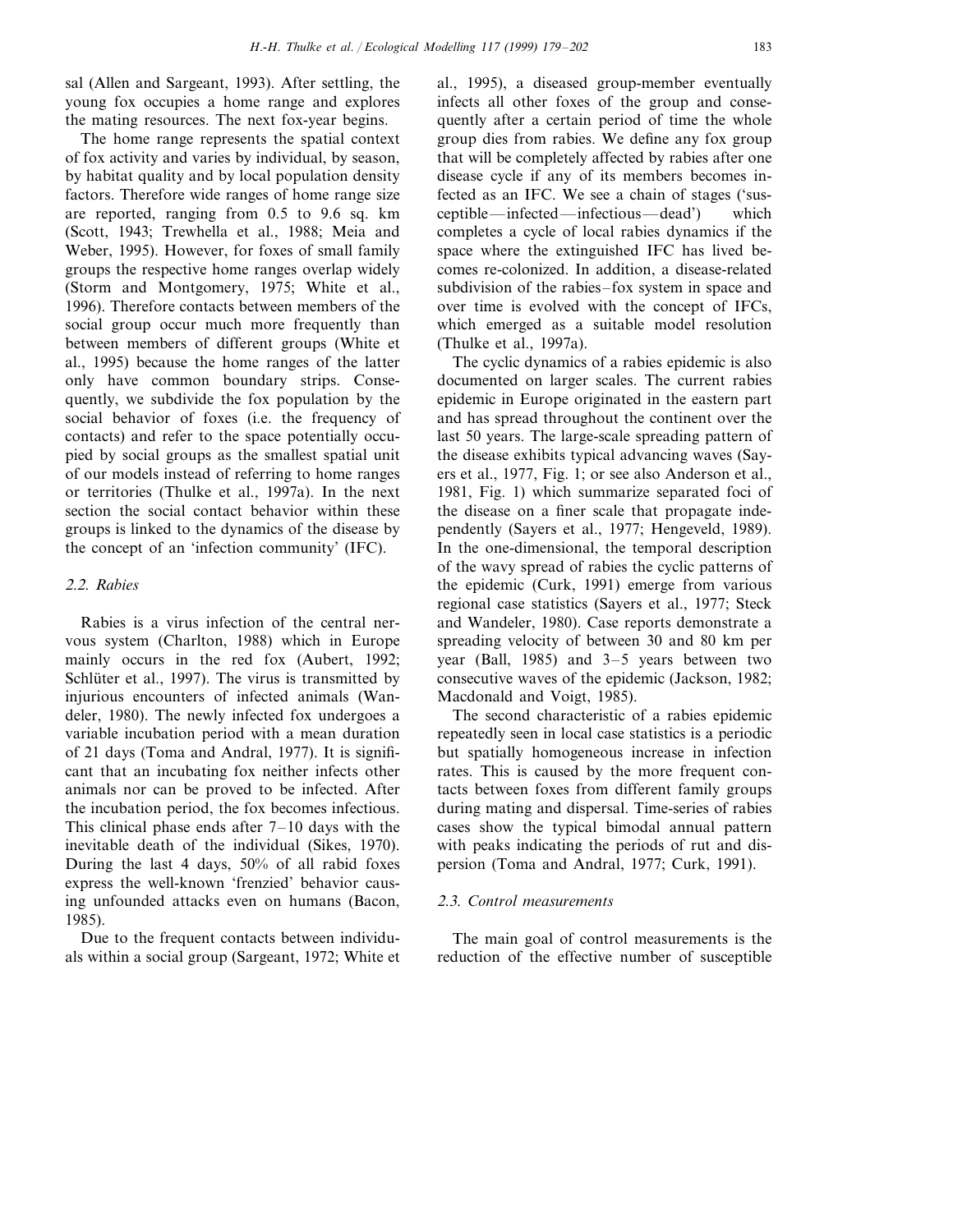foxes either by killing or by immunizing during the critical annual phases with an increased infection rate. Vaccination has proven to be helpful but the strategies preferred differ from country to country (Stöhr and Meslin, 1996). In Germany, up to 25 vaccine-filled baits are distributed per square kilometer twice a year from aircraft in regions of rabies occurrence. Despite this enormous effort, not all foxes are immunized; the regular sampling (surveillance) accompanying the vaccination program has found about 70% of the fox population to be immune (Schlüter and Müller, 1995). As is known from theoretical models (Berger, 1976; Anderson et al., 1981; Harris and Smith, 1990; Schenzle, 1995) as well as from certain vaccination campaigns (MacInnes, 1987; Wandeler et al., 1988; Masson et al., 1996; Meslin, 1997), this rate of immunization is close to the threshold beyond which rabies can with high probability be eradicated. However, stopping regular vaccination would bear the risk of a new rabies outbreak due to the high uncertainty of detecting the last few rabid foxes (Bacon, 1981). Therefore a model is needed that serves to estimate the risk of the endemic persistence of rabies and the risk of a new outbreak after the end of a vaccination campaign, i.e. that takes into account local and regional processes of disease transmission and yet is also simple enough to be fully analyzed on a regional scale.

# **3. Modelling strategy**

We start with a model designed to reproduce the regional wave-like pattern of the spread of rabies. It is one-dimensional and discrete and needs only three simple difference equations with in total three parameters that describe the local infection cycle and the spread of the disease. In a step-by-step approach, we then successively integrate new processes on finer spatial and temporal scales until we arrive at the temporal and, even more importantly, the spatial resolutions required to investigate the effects of management interventions with a model. Each single step towards finer scales relaxes some limitations of the previous description on a coarser scale and facilitates the critical evaluation of the impact and the relative importance of each modification. Therefore, one central element of our modeling strategy is a scaling-down from coarser to finer scales, as opposed to the scaling-up approach usually applied with grid-based simulation models which start on the local scale and then analyze the regional or global patterns emerging from the interaction of many local units (Green, 1989; Czárán and Bartha, 1992; Wissel, 1992b; Jeltsch and Wissel, 1994; Ratz, 1995; Jeltsch et al., 1996, 1997b). The second essential feature of our scaling-down strategy is that each interim model is tested against the large-scale pattern of rabies spread (cf. Fig. 1). This 'pattern-oriented' strategy (Grimm et al., 1996b) and the stepwise increase of model complexity make it easier to decide which factors have to be integrated into the model and which details are negligible.

### 3.1. *Basic model*

The basic model is discrete in time and space. One time step corresponds to 1 year. The local dynamics of the disease within an IFC consists of only three distinct states, namely '*S*' (all foxes are susceptible), '*I*' (at least one fox is infected, i.e. an undistinguished part of the IFC is infectious) and '*E*' (the IFC is extinct, i.e. the foxes have died from rabies).

The chronological point of reference within a year is the start of the young foxes' migration period. Because of the enormous reproductive success of foxes and the high mobility of cubs we assume that in any empty spatial unit (state  $E=$ 'empty'), a new social group is deterministically established (state  $S = 'susceptible')$  in the following time step. A susceptible IFC remains susceptible if no infection occurs; otherwise the new state is either *I* (infected) after the next time step or it is *E* (extinct). The decision between these two possibilities depends on the point in time of infection. If infection occurs shortly after the chronological point of reference (i.e. the dispersal), the probability  $\mu$  is high that next autumn the social group will already be extinct (state *E*). If the infection occurs some time after the point of reference (i.e. due to foxes from neighboring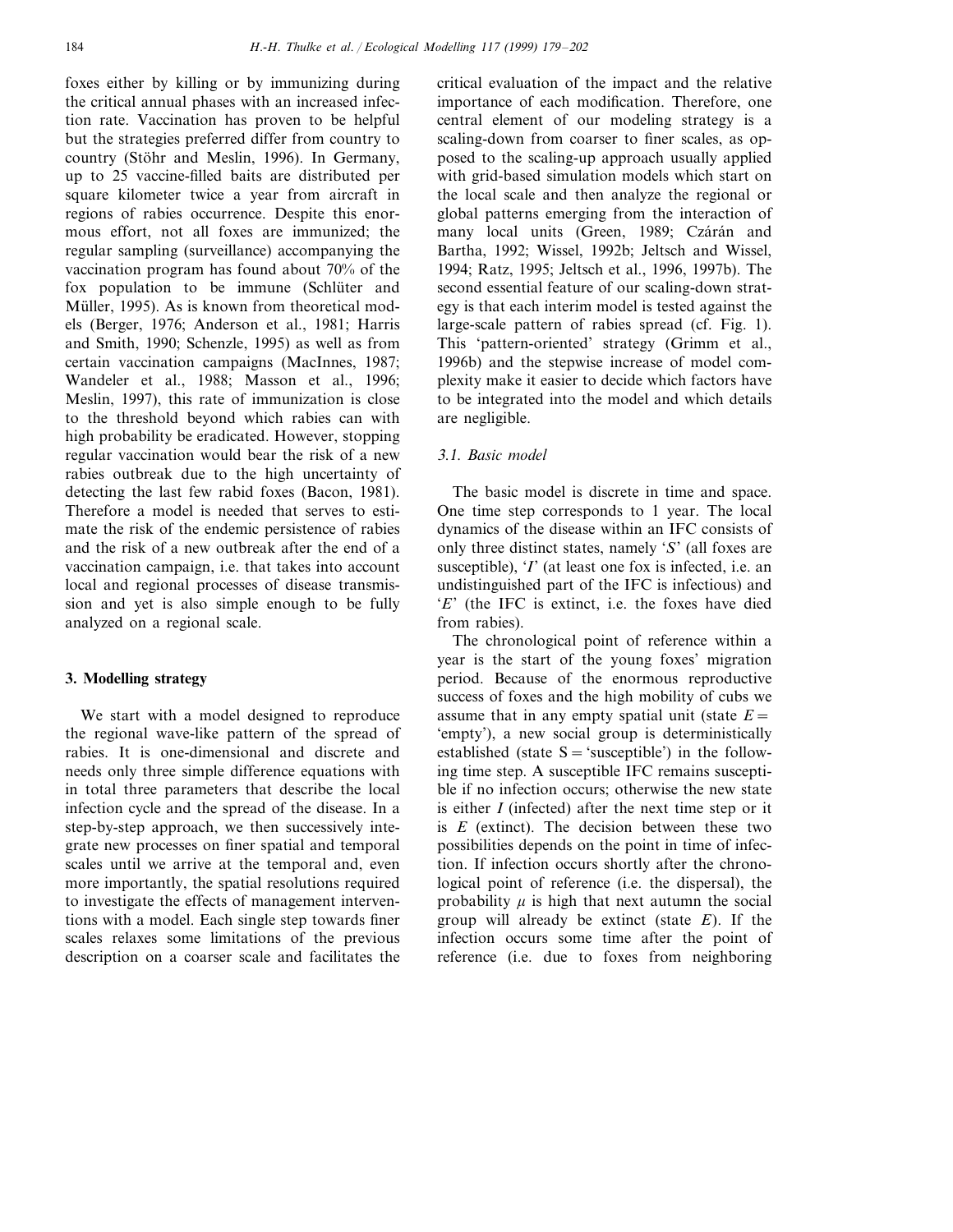IFCs), the state of the IFC next autumn is more likely to be *I*. In the latter case the new state of the cell in the time step after next is assumed to be *E* (extinct) due to the close contact within the social group.

To make the model spatial, a sufficiently large area is subdivided by imaginary strips arranged perpendicular to the direction of the spread of rabies. The horizontal width of the strips (i.e. the number of covered IFCs) is selected as being larger than one IFC but smaller than the typical wave-length—say ten IFCs. With this approach, we can use the percentage of IFCs in a certain stage (*S*, *I*, or *E*) as state variables in the model.  $I(x, t)$  for example is the percentage of infected IFCs within a strip at location *x* at time *t*. The basic model is now:

$$
I(x, t) = P_{\text{SI, basic}}(x, t-1)S(x, t-1) (1 - \mu) \tag{1}
$$

$$
E(x, t) = I(x, t - 1)
$$
  
+  $P_{\text{SI, basic}}(x, t - 1)S(x, t - 1)\mu$  (2)

$$
S(x, t) = E(x, t - 1)
$$
  
+ (1 - P<sub>SI, basic</sub> (x, t - 1))S(x, t - 1) (3)

with

$$
I(x, t) + E(x, t) + S(x, t) = 1
$$
\n(4)

The function  $P_{\text{SL, basic}}(x, t)$  describes the probability that an IFC in the strip at location *x* is infected in the time step *t*. This infection probability depends on the number of infected IFCs in the strip itself and in the neighboring strips. It can be quantified as follows (for a detailed derivation of Eq. (5), see Jeltsch et al., 1992):

$$
P_{\rm SI, basic}(x, t) = 1 - \exp(-Z(x, t))
$$
 (5)

with

$$
Z(x, t) = a \cdot I(x, t)
$$

$$
+ a \cdot \Sigma_k \left[ \exp(-bk^2) \right]
$$

$$
(I(x+k, t) + I(x-k, t))
$$

The function  $Z(x, t)$  totals the influences of the infectious IFCs (state *I*) in neighboring strips depending on the distance *k*. The decrease in the influence with the increasing distance *k* of the neighboring strips is described by a simplified normal distribution *a* exp(−*bk*<sup>2</sup> ). Parameter *a* is a measure of the infection potential and *b* determines the decrease in the transmission probability with distance.

The model equations describing the state transitions do nothing more than simple bookkeeping. For example, in Eq. (2) the percentage  $E(x, t)$  of empty IFCs in strip *x* at time *t* is determined by the percentage of infected IFCs,  $I(x, t-1)$ , in the last year and the percentage of susceptible IFCs,  $S(x, t-1)$  that have been infected in the last year (infection probability  $P_{\text{SL basic}} (x, t-1)$ ) and are already extinct in the actual year (probability  $\mu$ ).

The numerical iteration of these equations reveals the typical, wave-like distribution pattern of the disease for a wide range of variations of the parameters  $a$ ,  $b$  and  $\mu$  (Fig. 2a). The spread of rabies occurs via a shift in this pattern over the course of time (travelling wave). Comparison of the characteristics of the spreading pattern (e.g. spreading velocity, distance of successive peaks) with field measurements (Jackson, 1982; Sayers et al., 1985; Toma and Andral, 1977) reveals a fairly good correspondence on a regional scale. Thus, as anticipated, the simple mechanism of coupled local cycles of colonization, infection and extinction is sufficient to explain the regional pattern qualitatively and, to a fairly good degree, quantitatively.

However, the parameters *a* and *b* describing the spread of the disease are highly aggregated parameters. Consequently, it is not clear how the parameters of the basic model are actually related to the various infection mechanisms, operating on different spatial and temporal scales (infection by neighborhood contacts throughout the year, infections caused by itinerant or dispersing foxes in the mating or dispersal period and by foxes in the clinical phase of the disease). The basic model only gives an initial idea of the general probability distribution of infection ( $P_{\text{SL, basic}}(x, t)$ ) summarizing the various infection mechanisms. Since this general distribution  $P_{\text{SL, basic}}(x, t)$  leads to a regional pattern of rabies that corresponds well with known field data it can be used as a criterion for the quality of the modelling of the single processes on a finer scale. In these modified models, the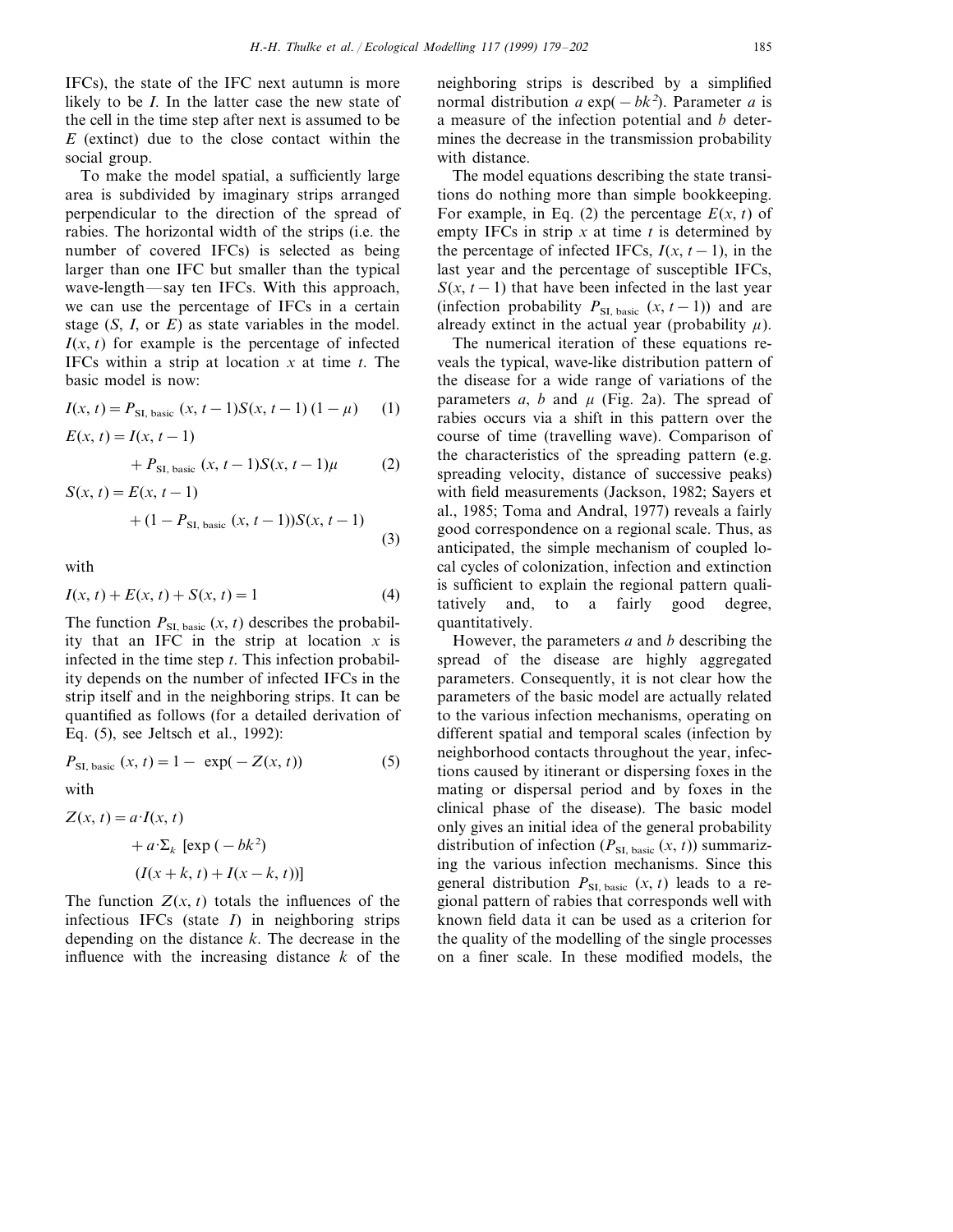joined infection probabilities ought to correspond with the probability distribution used in the basic model.

## 3.2. *Cellular automaton* (*or grid*-*based*) *approaches*

### 3.2.1. *Cellular automaton* 1 (*CA*1)

First, we refine the model in a spatially explicit manner. To this end, the modeled area is subdivided into an imaginary grid of cells with each cell representing an IFC. In combination with the 'state and transition' description of the local dynamics as described in the basic model, this results in a typical cellular automaton approach (Wolfram, 1986; Ermentrout and Edelstein-Keshet, 1993; Jeltsch and Wissel, 1994). Each grid cell which is in the state *S* can be infected with a certain probability by any of the infected IFCs in the neighborhood (up to a maximum distance). The decrease in the infection probability  $P_{\text{SL CA1}}(x, t)$  with increasing distance between the IFCs is again described by a normal distribution. However, in this spatially explicit version it is no longer necessary to consider aggregated

strips—the spatial pattern can be simulated explicitly (Fig. 3a). The one-dimensional projection of this pattern closely matches the pattern produced by the basic model (Fig. 2a and b). Although, the spatial pattern of the CA1-model displays consecutive waves (Fig. 3a) both the stereotypic regular shape of the wave fronts and the absence of local foci are dissatisfactory when compared even to the large-scale pattern of 'natural' rabies (Fig. 1).

In this version the model still implicitly assumes an unlimited infection and colonization potential, i.e. the model does not account for the limited number of young foxes that leave their parental IFC in autumn and search for a new one. In the following modification of the model towards finer scales, we distinguish between the transmission of rabies among foxes of neighboring IFCs throughout the year and the spread of the disease during the dispersal period with subadult foxes moving over large distances. In this way, we relinquish the unrealistic assumption (previously implicit in the model; Table 1) of an unlimited number of potential colonization and infections that can originate from a single IFC.



Fig. 2. Oscillating patterns of rabies spread: (a) Basic model  $(a = 17; b = 0.5; \mu = 0.75)$ ; (b) Cellular automata I, time-step 1 year  $(a=0.2; b=0.01; \mu=0.75).$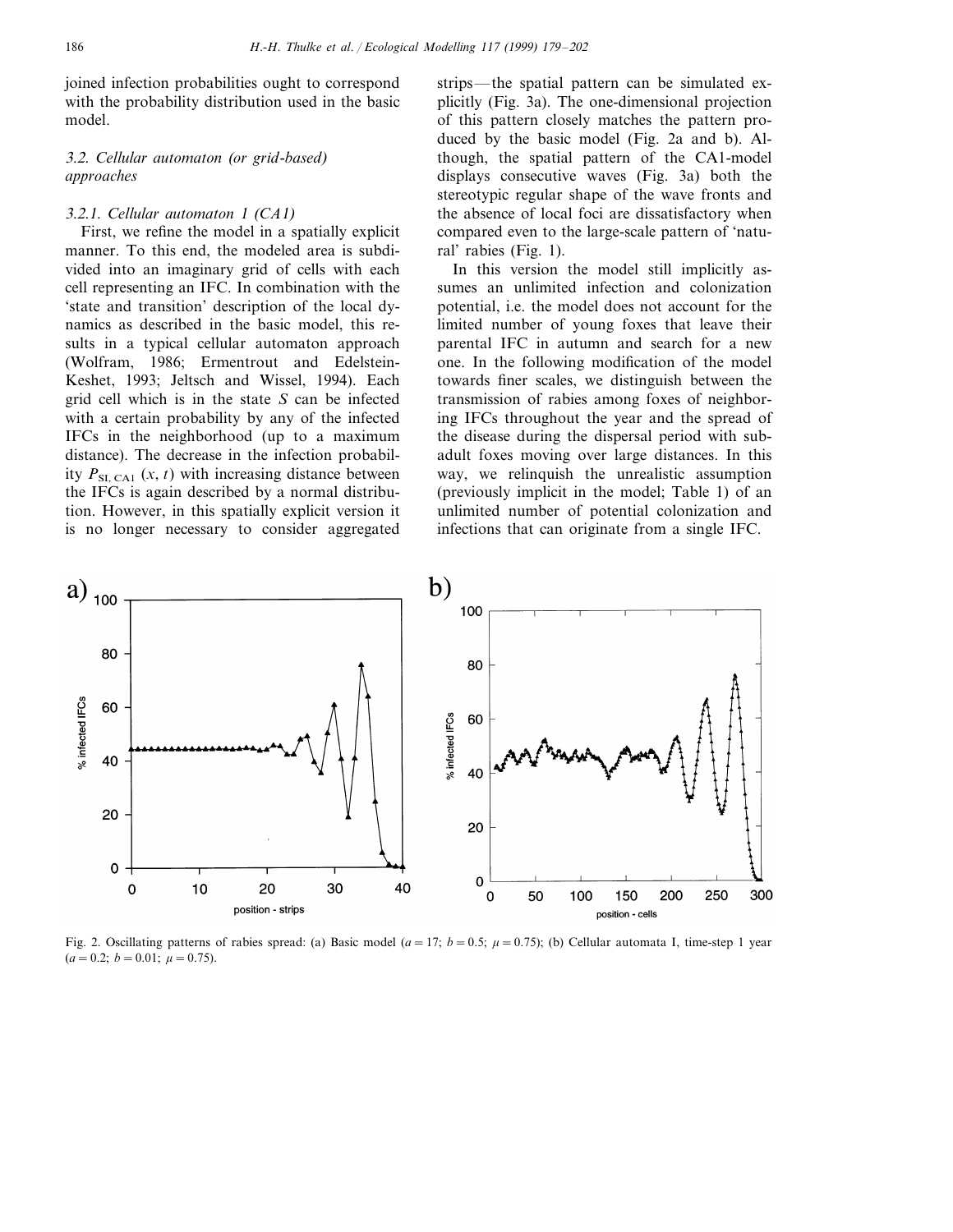

Fig. 3. The spatial epidemic patterns of different model versions (grey, susceptible; black, infected; white, empty): (a) Cellular automata I, time-step 1 year, area  $100 \times 100$  IFCs,  $(a = 0.2; b = 0.01; \mu = 0.75)$ , stereotype regular pattern; (b) Cellular automata II, time-step 2 months, area  $100 \times 100$  IFCs,  $(P_{\text{Sineigh}} = 0.5; b_{\text{disp}} = 0.013)$ , heterogeneous structure of the wave front; (c) Hybrid model, 2 months,  $100 \times 100$ , ( $P_{\text{Shreigh}} = 0.4$ ; disp = 4; maxdist = 0.6;  $P_{\text{Shmig}} = 0.1$ ), the second wave originates in scattered foci induced by individually dispersing foxes; and (d) Final model, 2 months,  $70 \times 140$ , left one time-step before 'mating' and right after 'mating'  $(P_{\text{SIneigh}}=0.4; \text{ disp}=4; \text{ maxdist}=0.6; P_{\text{SImig}}=0.1).$ 

#### 3.2.2. *Cellular automaton* <sup>2</sup> (*CA*2)

To distinguish between the transmission of rabies during the dispersal period (2 months) and the remainder of the year (10 months), a finer temporal resolution is introduced: a time step represents now 2 months. During each time step, an IFC in state *S* can be infected by any neighboring IFC (Moore neighborhood) in state *I*. This neighborhood infection takes place with a probability depending on the parameter  $P_{\text{SIneigh}}$  (Table 2). However, during one time step of each year (i.e. in autumn) the large-scale movement of young foxes and thus also of rabies takes place in

addition to neighborhood infection: a number *disp* (Table 2) of young foxes leaves each IFC in search of a new homerange. Young foxes that emigrate from IFCs in the state *I* may thus spread rabies over longer distances. The direction of the dispersal of each individual fox is chosen randomly (cf. Storm and Montgomery, 1975) and the distance of each dispersal event is again drawn from a normal distribution. Thus we again only describe the result of the dispersal. The process of dispersal is not yet modeled in detail: migration is neither influenced by the states of IFCs that are passed nor is rabies transmitted during dispersion.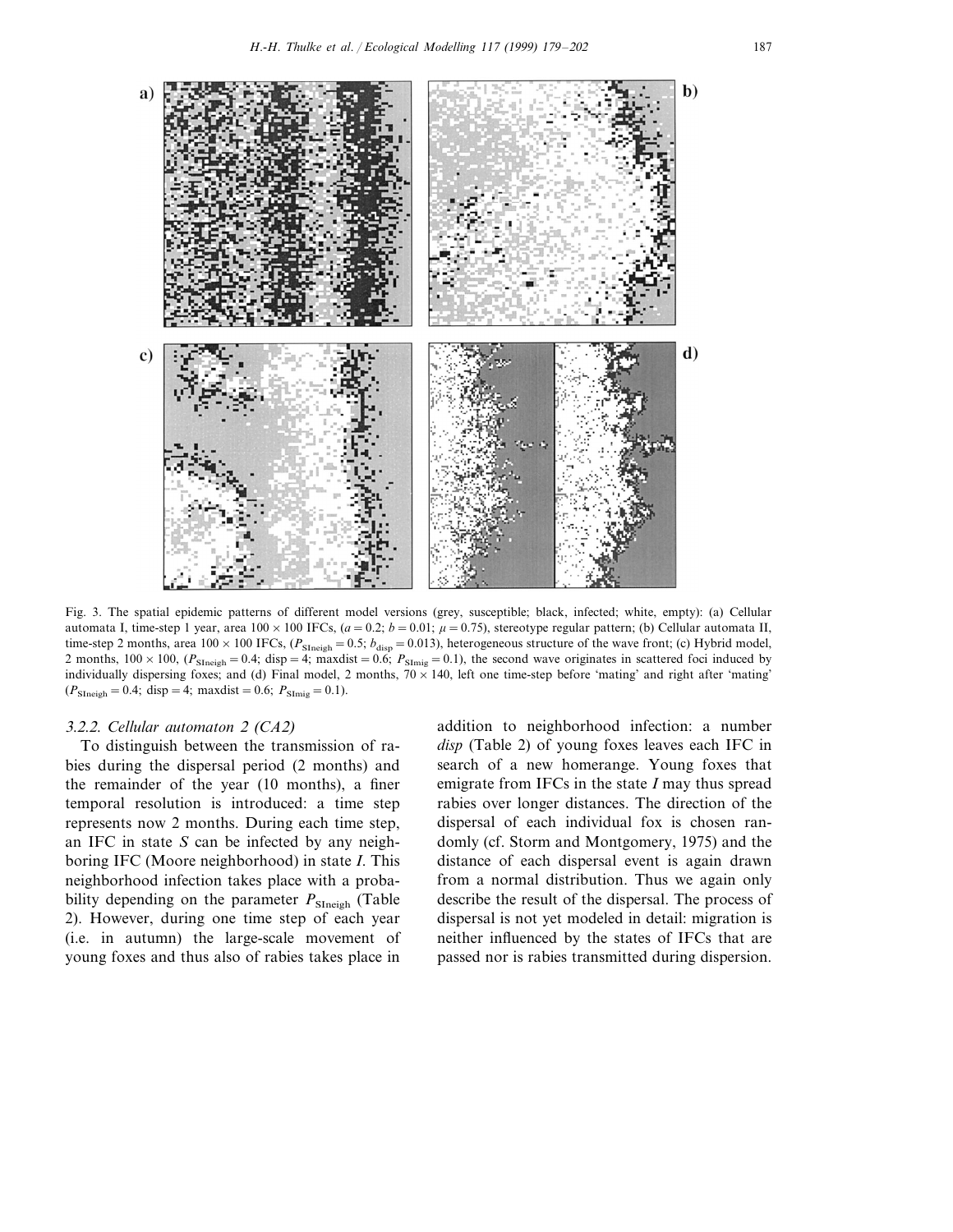# Table 1

Characteristics of and adjustments within the model cascade

| <b>Basic model</b>              | CA <sub>I</sub>                 | CA II                                                                                      | Hybrid model                                                                                                                                  | Final model | Vaccination                                                                    |  |  |
|---------------------------------|---------------------------------|--------------------------------------------------------------------------------------------|-----------------------------------------------------------------------------------------------------------------------------------------------|-------------|--------------------------------------------------------------------------------|--|--|
| a) Characteristics of the model |                                 |                                                                                            |                                                                                                                                               |             |                                                                                |  |  |
|                                 |                                 | $S \rightarrow S$ or I and $SM1$                                                           |                                                                                                                                               |             |                                                                                |  |  |
| $I \rightarrow E$               | $I \rightarrow E$               | $\text{I} \rightarrow \text{I}$ or E or S<br>$I \rightarrow E$                             |                                                                                                                                               |             |                                                                                |  |  |
| $E \rightarrow S$               | $E\to E$ or $S$                 | $E \rightarrow E$ and $(E \text{ or } S)^2$<br>$E \rightarrow E$ and $(E \text{ or } S)^2$ |                                                                                                                                               |             |                                                                                |  |  |
|                                 |                                 |                                                                                            |                                                                                                                                               |             | $\text{SM} \rightarrow \text{SM}$ or $\text{IM}$                               |  |  |
|                                 |                                 |                                                                                            |                                                                                                                                               |             | $IM \rightarrow EM$                                                            |  |  |
|                                 |                                 |                                                                                            |                                                                                                                                               |             | $EM \rightarrow EM$ and $SM^3$                                                 |  |  |
|                                 |                                 |                                                                                            |                                                                                                                                               |             | and (EM or SM) $2$                                                             |  |  |
|                                 |                                 | birth                                                                                      |                                                                                                                                               |             |                                                                                |  |  |
| one                             | two                             |                                                                                            |                                                                                                                                               |             |                                                                                |  |  |
| intervals re-                   | grid cells representing one IFC |                                                                                            |                                                                                                                                               |             |                                                                                |  |  |
| presenting 10                   |                                 |                                                                                            |                                                                                                                                               |             |                                                                                |  |  |
| <b>IFCs</b>                     |                                 |                                                                                            |                                                                                                                                               |             |                                                                                |  |  |
| 1 year                          |                                 | 2 months                                                                                   |                                                                                                                                               |             |                                                                                |  |  |
| summarised                      | summarised                      | transmission by itinerant adults                                                           |                                                                                                                                               |             |                                                                                |  |  |
| (normal                         | (normal                         | transmission trough neighborhood infection                                                 |                                                                                                                                               |             |                                                                                |  |  |
| distributed);                   | distributed);                   |                                                                                            |                                                                                                                                               |             |                                                                                |  |  |
| automatic re-                   | random re-                      | transmission by dispersing cubs                                                            |                                                                                                                                               |             |                                                                                |  |  |
|                                 |                                 |                                                                                            |                                                                                                                                               |             |                                                                                |  |  |
|                                 |                                 | migration                                                                                  |                                                                                                                                               |             |                                                                                |  |  |
|                                 |                                 |                                                                                            |                                                                                                                                               |             |                                                                                |  |  |
|                                 |                                 |                                                                                            |                                                                                                                                               |             |                                                                                |  |  |
|                                 |                                 |                                                                                            |                                                                                                                                               |             |                                                                                |  |  |
|                                 | colonisation                    | colonisation                                                                               | Local dynamics in $ S \rightarrow S$ or I or E $ S \rightarrow S$ or I or E $ S \rightarrow S$ or I<br>summarised<br>(normal<br>distribution) |             | $1$ due to vaccination; $2$ during dispersal; $3$ due to<br>migration explicit |  |  |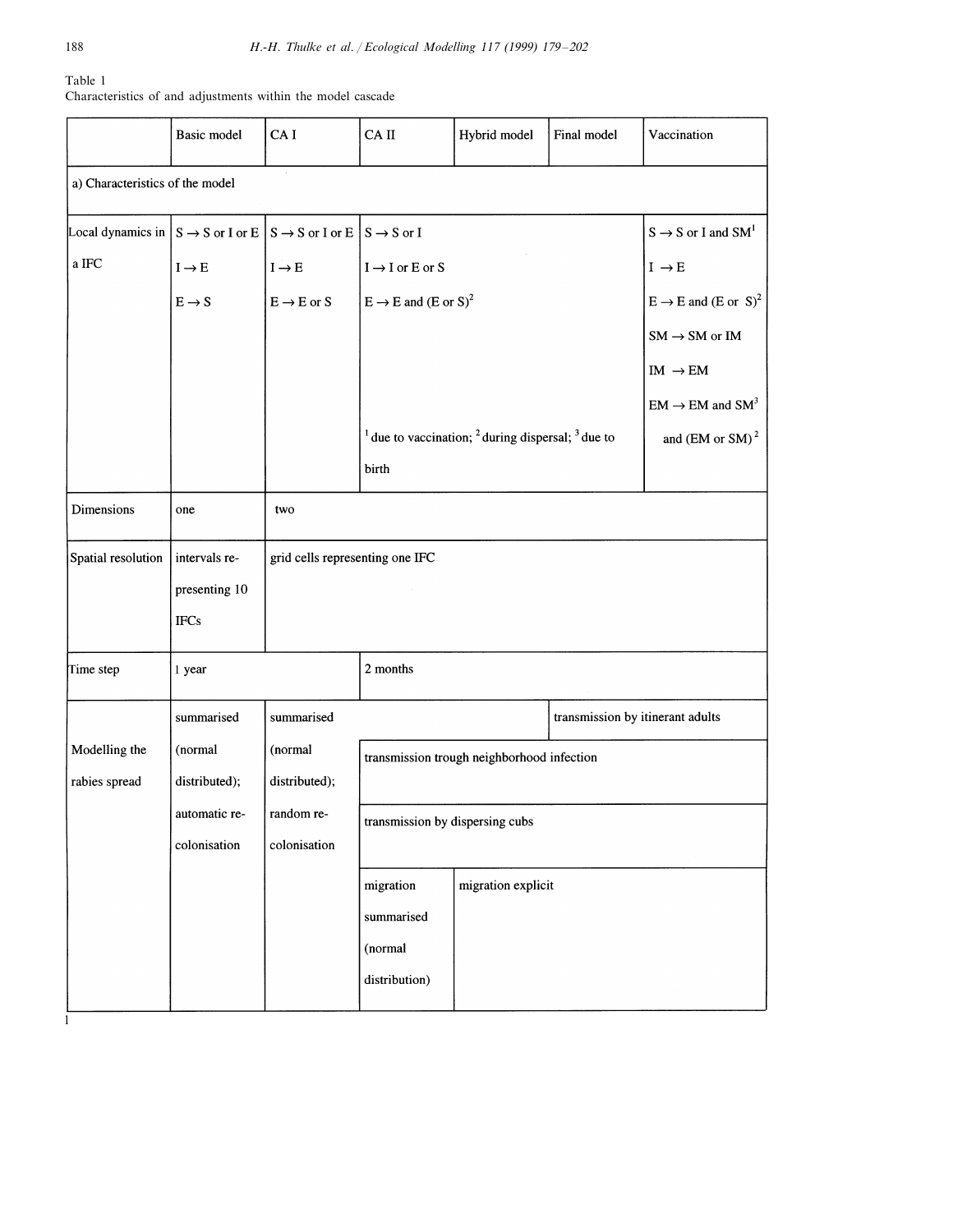### Table 1 (*Continued*) Characteristics of and adjustments within the model cascade

 $\Gamma$ 

| b) Characteristics of modelling the spread |           |                                  |                                  |                                        |  |  |  |
|--------------------------------------------|-----------|----------------------------------|----------------------------------|----------------------------------------|--|--|--|
| Number of                                  | unlimited | limited                          |                                  |                                        |  |  |  |
| possible                                   |           | 8 neighbouring IFCs              |                                  |                                        |  |  |  |
| infections                                 |           |                                  |                                  |                                        |  |  |  |
| induced by one                             |           | 4 IFCs related                   |                                  | multiple IFCs per cub during dispersal |  |  |  |
| infected IFC                               |           | to the number                    |                                  |                                        |  |  |  |
| within one time-                           |           | of dispersing                    |                                  |                                        |  |  |  |
| step                                       |           | cubs per IFC                     |                                  |                                        |  |  |  |
|                                            |           | (disp)                           |                                  |                                        |  |  |  |
|                                            |           | no additional IFCs during mating | 40 additional IFCs during mating |                                        |  |  |  |

| c) Realism of the models                     |                                                                                            |                                                 |                                  |                                                                       |                                                                                                    |  |
|----------------------------------------------|--------------------------------------------------------------------------------------------|-------------------------------------------------|----------------------------------|-----------------------------------------------------------------------|----------------------------------------------------------------------------------------------------|--|
| Does the model                               | yes, its one                                                                               | yes, for large                                  | yes, with spatial fine structure |                                                                       |                                                                                                    |  |
| display the<br>regional spatial<br>patterns? | dimensional<br>projection,<br>for large<br>parameter<br>subspaces, no<br>spatial structure | parameter<br>subspaces, no<br>spatial structure | looming local<br>rabies foci     | llocal rabies foci<br>pronounced,<br>later forming the<br>lwave front | spatially<br>heterogeneous<br>vaccination<br>success due to the<br>local state of the<br>epidemic) |  |
| Does the model                               | no                                                                                         | yes, long                                       | yes, long period (3-5 years) and | yes, long                                                             | yes, time course and                                                                               |  |
| display the                                  |                                                                                            | period $(3-5)$                                  | the dispersal peak               | period $(3-5)$                                                        | dynamics of                                                                                        |  |
| temporal                                     |                                                                                            | years)                                          |                                  | years) and the                                                        | cessation in fine                                                                                  |  |
| patterns?                                    |                                                                                            |                                                 |                                  | bimodal annual                                                        | adjustment to                                                                                      |  |
|                                              |                                                                                            |                                                 |                                  | cycle                                                                 | observed case                                                                                      |  |
|                                              |                                                                                            |                                                 |                                  |                                                                       | statistics                                                                                         |  |

٦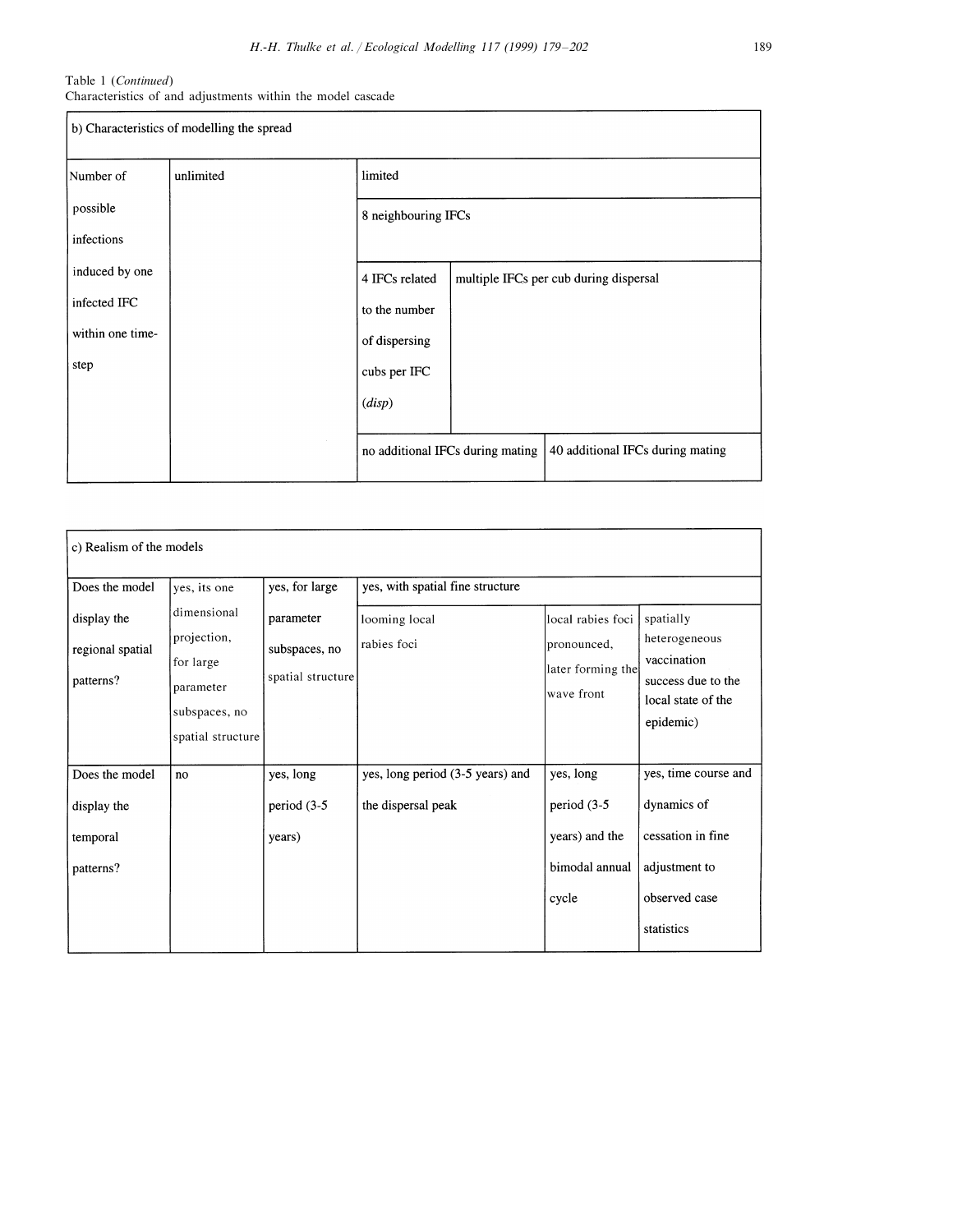### Table 1 (*Continued*) Characteristics of and adjustments within the model cascade

| d) Scaling-down the description of the host population |                   |                                                  |                                                                                  |                                                                  |                                               |                        |  |
|--------------------------------------------------------|-------------------|--------------------------------------------------|----------------------------------------------------------------------------------|------------------------------------------------------------------|-----------------------------------------------|------------------------|--|
|                                                        |                   | explicit in space on the level of IFCs           |                                                                                  |                                                                  |                                               |                        |  |
|                                                        |                   |                                                  | time-span with long-range transmission (dispersal)<br>(summarised)<br>(explicit) |                                                                  |                                               |                        |  |
|                                                        |                   | summarised in                                    |                                                                                  |                                                                  |                                               |                        |  |
| Foxes                                                  | summarised in     |                                                  | time-span with short-range<br>transmission                                       |                                                                  | time-span with increased mobility<br>(mating) |                        |  |
|                                                        | time and space    | time                                             |                                                                                  |                                                                  |                                               |                        |  |
|                                                        |                   |                                                  |                                                                                  |                                                                  | time-span with                                | birth                  |  |
|                                                        |                   |                                                  |                                                                                  |                                                                  | standard                                      | no special event       |  |
|                                                        |                   |                                                  |                                                                                  |                                                                  | mobility                                      | from fox biology       |  |
| Scaling-down the rabies infection cycle (S-I-E)        |                   |                                                  |                                                                                  |                                                                  |                                               |                        |  |
|                                                        | rabies effects    | rabies effects aggregated local<br>groups (IFCs) |                                                                                  | rabies effects aggregated local<br>$groups (IFCs) + temporarily$ |                                               | rabies effects partial |  |
| Smallest unit for                                      | aggregated sub    |                                                  |                                                                                  |                                                                  |                                               | local groups +         |  |
| rabies cycle                                           | populations       |                                                  |                                                                                  | individuals                                                      |                                               | temporarily            |  |
|                                                        | (vertical strips) |                                                  |                                                                                  |                                                                  |                                               | individuals            |  |
|                                                        |                   |                                                  |                                                                                  |                                                                  |                                               |                        |  |

The impact of the dispersing fox, i.e. the infection of a susceptible IFC or the foundation of a new IFC, is restricted to the target area. Table 2 lists the model parameters of the current model version.

The spatial pattern resulting from the second cellular automaton model already looks much more realistic than the stereotypical pattern of the first CA model (Fig. 3a and b). This is mainly due to the increased similarity of the shapes of observed and simulated epizootic waves (Fig. 1a and Fig. 3b). They differ from a simple straight line as

the infection potential of the disease is restricted to a local neighborhood resulting in locally different spreading velocity.

Even though the resulting spatial pattern appears more realistic, the second cellular automaton model does not allow the detailed investigation of the impact of short and longrange fox movements on the pattern formation process because of its coarse modelling of the young foxes dispersion. Thus in the next step a submodel for the explicit movement of foxes is included.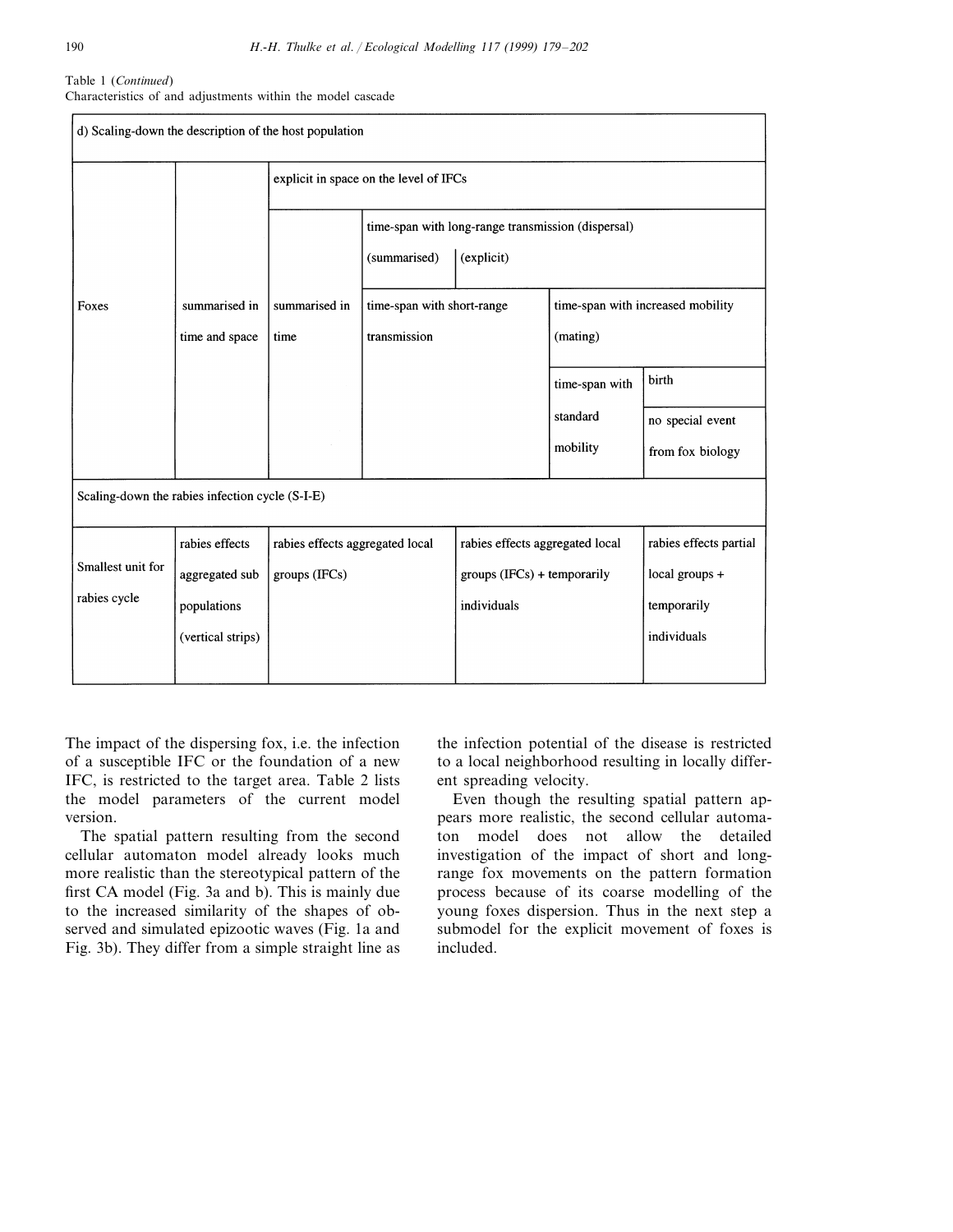| Table 2                                            |  |  |  |
|----------------------------------------------------|--|--|--|
| Parameters with meanings for the successive models |  |  |  |

| Model         | Parameters                             | Meaning                                                                                                                                                                                                                                                                   | Investigated range<br>of values |
|---------------|----------------------------------------|---------------------------------------------------------------------------------------------------------------------------------------------------------------------------------------------------------------------------------------------------------------------------|---------------------------------|
| Basic and CA1 | $\overline{a}$<br>b<br>$\mu$           | Infection potential of an infected IFC, used in $P_{\text{ST}}(x, t)$<br>Decrease of the transmission probability by distance, determines<br>$P_{\text{SL}}(x, t)$<br>Distinguish whether an infected IFC will remain infected at following<br>point in time of reference | wide ranges                     |
| CA2           | $P_{\text{SIneigh}}$<br>$b_{\rm disp}$ | Transition probability $S \rightarrow I$ by one adjacent IFC within one time-step<br>Decrease by distance of the probability to continue the dispersal for<br>young foxes in autumn                                                                                       | $0 - 1.0$<br>wide ranges        |
| Hybrid        | $P_{\rm SIneigh}$                      | Transition probability $S \rightarrow I$ by one adjacent IFC within one time-step                                                                                                                                                                                         | $0 - 1.0$                       |
|               | disp                                   | Number of dispersing cubs leaving the birth IFC in autumn                                                                                                                                                                                                                 | $0 - 6$                         |
|               | maxdist                                | Maximal dispersal distance for young foxes in IFCs                                                                                                                                                                                                                        | $0 - 120$                       |
|               | $P_{\rm SImig}$                        | Probability $S \rightarrow I$ by foxes crossing an IFCs in state S                                                                                                                                                                                                        | $0 - 1.0$                       |
| Final         | $P_{\rm SIneigh}$                      | Transition probability $S \rightarrow I$ by one adjacent IFC within one time-step                                                                                                                                                                                         | $0 - 1.0$                       |
|               | disp                                   | Number of dispersing cubs leaving the birth IFC in autumn                                                                                                                                                                                                                 | $0 - 6$                         |
|               | maxdist                                | Maximal dispersal distance for young foxes                                                                                                                                                                                                                                | $0 - 120$                       |
|               | $P_{\text{SImig}}$                     | Probability $S \rightarrow I$ by foxes crossing an IFCs in state S                                                                                                                                                                                                        | $0 - 1.0$                       |
| Vaccination   | $P_{\rm SIneigh}$                      | Transition probability $S \rightarrow I$ by one adjacent IFC within one time-step                                                                                                                                                                                         | $0 - 1.0$                       |
|               | <b>IR</b>                              | Immunisation rate in percent                                                                                                                                                                                                                                              | $50 - 90$                       |

### 3.3. *Hybrid model*: *cellular automaton and indi*6*idual*-*based model*

The hybrid model consists of two components: the local infection dynamics between the IFCs that corresponds to the previous version and an individual-based module which explicitly describes the dispersal of the young foxes through the landscape of IFCs in different states.

In the migration module we model the single sub-adult fox to move explicitly from IFC to IFC, reacting to the state of the grid cell they encounter according to a set of rules. The whole dispersion process takes place within one model time step of 2 months. As in the previous version we assume that each dispersing fox (males and females are not distinguished for reasons of simplicity) has a preference of direction which is randomly chosen. In each move (i.e. step to the next IFC) the probability of entering a neighboring IFC in the preferred direction is 0.5. The probability of entering one of the two adjacent IFCs is 0.25. In each IFC entered by the fox there is a certain settling probability  $P_{\text{end}}$ . Consequently, if the IFC

is in state *E* and the invading fox is susceptible, colonization takes place (i.e. the state *E* changes to *S*) with the probability  $P_{\text{end}}$ . Since dispersing foxes often tend to follow a 'dispersion instinct' that prevents them from settling in the nearest suitable empty home range (Storm and Montgomery, 1975), we assume the settling probability  $P_{\text{end}}$  to increase with the distance the dispersing fox has covered:

 $P_{\text{end}}=0.2+0.8 \cdot \text{step}/\text{maxdist}$ , if the IFC is empty,

$$
P_{\text{end}} = 0.05 + 0.35 \cdot \text{step/maxdist, else.}
$$
 (6)

*step* is the number of IFCs the fox has already passed; *maxdist* is the maximal dispersal distance (for parameters and their values see Table 2). The probability of settling in a non-empty IFC (i.e. state *S* or *I*) is modeled as being lower but also increases linearly with increasing distance (Eq. (6)). If the IFC from which a dispersing fox originates is 'infected', we assume it to be a potential carrier of rabies. This is modeled by a constant infection probability  $P_{\text{SImig}}$  for IFCs in the state *S* that are crossed by the disperser (Table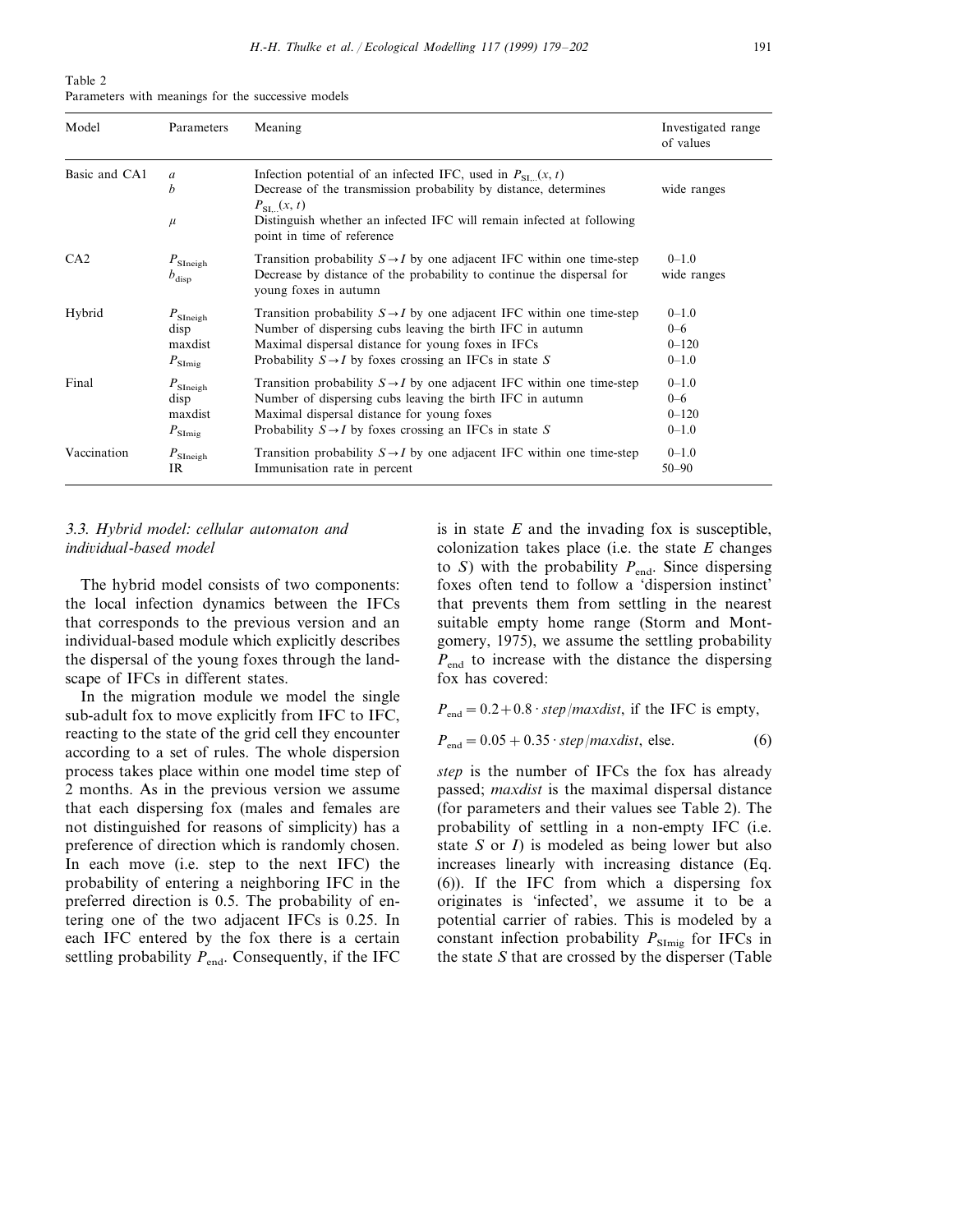

 $b_{\text{disp}} = 13$ ; (b) Hybrid model, individual-based dispersal, distances are governed by probabilistic rules which use the distance already moved and the assumed maximum for dispersing foxes (see Eq. (6)), i.e. maxdist = 60; and (c) Final model in application context, individual-based dispersal, distances are distributed in accordance with field data from capture-recapture studies, i.e. Goretzki et al. (1997).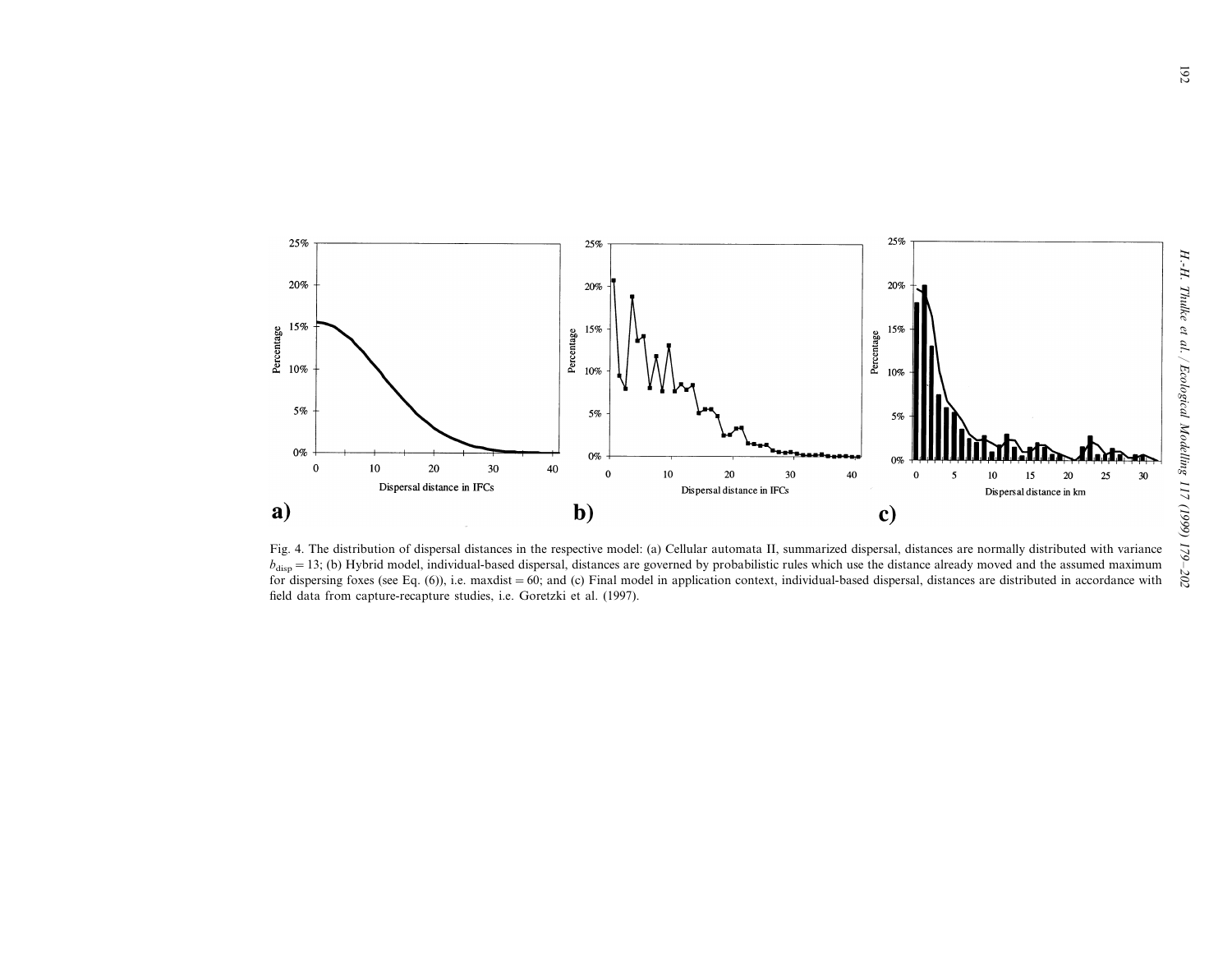

Fig. 5. The temporal epidemic patterns of rabies: (a) Field data, detected rabies cases from eastern Germany 1984–1990 (normal line monthly statistics from ICP-database WHO Collaborating Center Wusterhausen, bold line moving average with three periods). The graph depicts the characteristic bimodal annual cycle of rabies with mating and dispersal peak (cf. Toma and Andral, 1977); (b) Hybrid model,  $(P_{\text{Sineigh}}=0.4; \text{disp}=4; \text{maxdist}=60; P_{\text{SImig}}=0.1; 100\times100)$ . The model reproduces the long-term cyclic (3 years) from rabies dynamics as well as the annual dispersal peak (months 22, 34, 46 cont.), but no peak due to the rut is displayed; (c) Final model,  $(P_{\text{SIneigh}}=0.4; \text{disp}=4; \text{maxdist}=60; P_{\text{SImig}}=0.1, 100 \times 100)$ . The locally increased infection probability during the time-step of mating adds the second peak to the time-series of infected IFCs in the final model version; and (d) Field data (from ICP-database; gray line) + final model with vaccination ( $P_{\text{Sineigh}} = 0.4$ ; IR = 70, 140 × 140; black line). To validate the simulated effect of vaccination in the applied model by field data, the simulated time-series of infected IFCs are converted in accordance with the estimated lack of detection (90%, Schlüter and Müller, 1995; see text) and the estimated population density in the field study area (1.4 per sq. km without cubs, Goretzki et al., 1997; Stiebling, 1998, personal communication).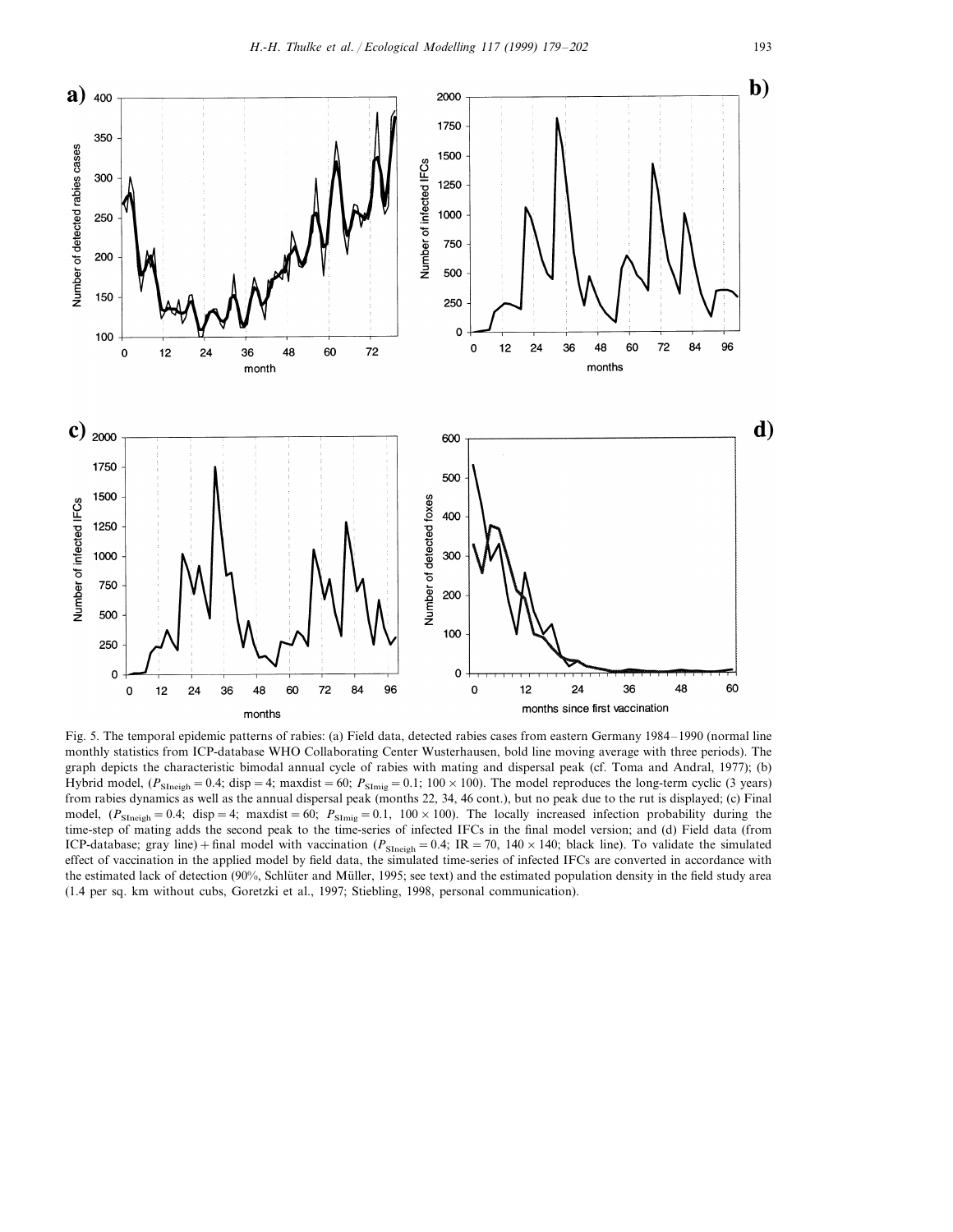2). The movement itself is modeled for the infected fox in the same way as for susceptible foxes. The description of the dispersal movement contains the mortality of the disperser.

Introducing in the hybrid model the interaction of rather simple processes on local and regional scales in a homogenous space, the resulting spatial pattern (Fig. 3c) is further adjusted to the spatial rabies pattern (Fig. 1). The pattern of the simulated epidemic is marked by distinct local foci. These 'hot spots' are the centers of new micro-epidemics that in the course of time combine to form a new wave. However, the increased likeliness of the simulated spatial pattern is based on changed dispersal rules. But since the dispersal distribution resulting from this dispersion module closely matches the previously used normal distribution (cf. Fig. 4a and b), the consistent 'scaling-down' of the previous models is guaranteed.

The hybrid model combines the potential of the cellular automaton model to explore complex spatial patterns with the flexibility of the dispersion module in order to consider the consequences of individual behavior. The resulting components are marked in Table 1 and a typical spatial pattern as produced by the model is plotted in Fig. 3c. The detailed sensitivity analysis of the hybrid model and an analysis of the process of pattern formation by dispersing and frenzied foxes is given elsewhere (Jeltsch et al., 1997a). Here we focus on the transition towards the next modelling step.

# 3.4. *Final model*: *including temporal patterns at the local scale*

With the next step we overcome the restriction towards spatial patterns being the only criterion to assess the model quality. Now the regional temporal pattern of seasonal variation in the disease is taken into account. Comparing the simulated total number of infected IFCs over time as produced by the hybrid model with field data (Fig. 5a,b), both time series display the 'dispersal peak' (Toma and Andral, 1977). Admittedly, the second peak in the empirical time series related to the increased mobility during the rut (Storm and Montgomery, 1975) is not reproduced by the hybrid model. Therefore the description of the annual cycle of the fox population is refined (Table 1d), i.e. the feature 'mating' is now added to the hybrid model. During the time span of mating, an IFC in state *S* can be infected by any IFC in state *I* situated within a neighborhood of three consecutive rings of IFCs around the IFC in question. Consequently, the probability of infection increases for the susceptible IFCs. The probability that state *S* will change into state *I* during mating is calculated from the numbers *k*, *m* and *n* of infected IFCs (state *I*) within the first, second and third ring of the neighborhood:

$$
P_{\text{SIMat, final}} = 1 - [(1 - P_{\text{SIneight}})^k * (1 - P_{\text{SIneight}}^2)^m
$$

$$
* (1 - P_{\text{SIneight}}^3)^n]
$$
(7)

With this modification, the model (Fig. 5c) reproduces both observed peaks within the time series of rabies cases (Toma and Andral, 1977; Curk, 1991). Once again, the advantage of the scalingdown approach is demonstrated: To model the regional wave-pattern of the disease, it is sufficient to distinguish between the phase of high-velocity spreading (i.e. long-distance transmission during dispersal) and the phase of low-velocity spreading (i.e. short-distance transmission by neighboring IFCs). If focus is on the regional temporal pattern, we have to refine the description of the low-velocity phase with respect to the frequency of transmission events. Turn-around in time mating and dispersal are evenly related to increased frequency of transmission (cf. the bimodal timeseries). However, combining the temporal point of view with the spatial aspect allows the impact of rut and dispersal to be distinguished: during dispersal the increased number of infections is correlated to a propagation of the disease on a global scale, but during the mating period forced transmission results in a spatially restricted local accumulation of infections within the vicinity of infected IFCs, i.e. the qualitative properties of the large-scale spatial rabies pattern are not affected by the local consequences of the mating period. This finding illustrates why the biologically important details of mating could be omitted as long as the posed question is not tangent to smaller temporal scales, i.e. up to the hybrid model. However, rabies management potentially acts on short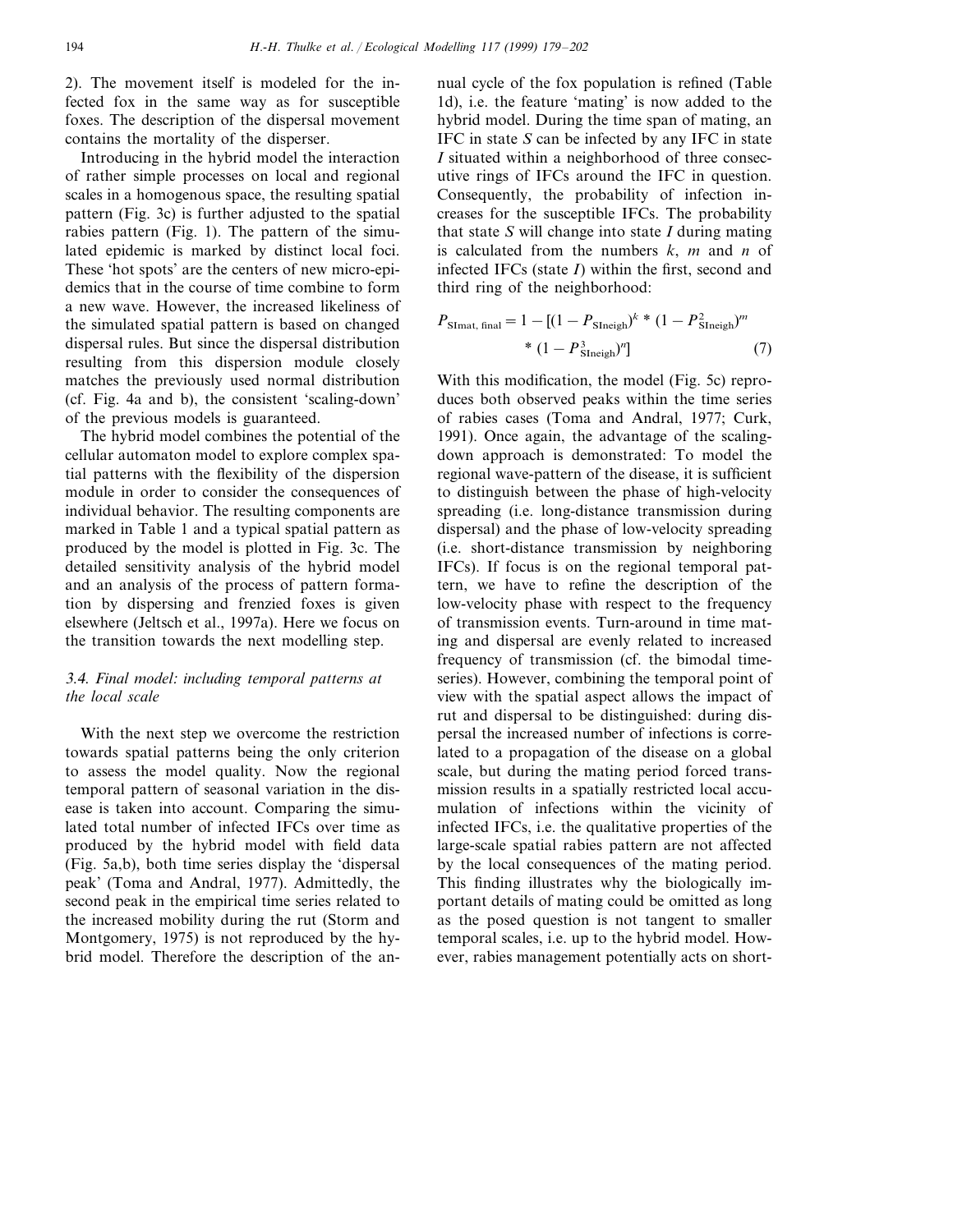term scales and thus mating has to be included when preparing the final model to the application as management tool.

### <sup>3</sup>.5. *Management tool*: 6*accination*

The model is adjusted to both the spatial and temporal patterns of the dynamics of the disease. Consequently, the model resolution in space and time or the resolution under which local processes and dispersal behavior are taken into account, are now appropriate to use the model in the exploration of applied questions. Particularly, combining vaccination and culling in spatially different patterns, we investigated the impact of such control strategies on the spread of the epidemic (for the details how to include culling into the model see Brandl et al., 1994). This investigation restricts to the combination of both control measures because pure culling was suggested as insufficient for rabies eradication (Bacon, 1985) especially in regions like Europe that have high population density and good habitat conditions for the foxes (Goretzki, 1995). Currently, however, temporally different vaccination regimes are being investigated to find the most efficient eradication strategy. Management implications for the continuation of the vaccination program in Germany were derived from these studies. As another example we address the question of lasting sporadic rabies cases occurring after several years of repeated vaccination campaigns common in some parts of Germany. The remaining cases call into question the huge effort for disease eradication because no final proof of eradication seems possible. Consequently, insights into possible reasons for disease persistence found with the model assisted decision making in rabies control policy (Tischendorf et al., 1998).

Vaccination, i.e. the distribution of baits twice a year, can easily be incorporated into the model. A new parameter, *IR* (Table 2) is introduced to describe the proportion of the fox population in the modelled area immune to the disease. Modelling the vaccination procedure is then equal to a further refinement of state variables *I*, *S* and *E* which describe the state of an IFC. Every IFC in state *S* is now distinguished between the susceptible and the immune foxes. The new state variable is  $SM$  (Susceptible + iMmune). If we assume a homogeneous immunization rate in the entire area, the ratio of immune to susceptible foxes within each IFC is equal to *IR*. Within the following time step an infection may occur and would result in a second and third mixed cell state, *IM* and *EM*, respectively. In other words, introducing vaccination into the model means simply restricting the disease-related transitions  $(S-I-E)$  in the former models to the non-immunized proportion of the respective IFCs (Table 1).

It is important to note that the simulation of vaccination causes a further scaling-down in time (Table 1). Two events must be scheduled in addition: firstly, the transition *S*–*SM* caused by the vaccination event and secondly, the possible transition *EM*–*SM* induced by the birth of cubs in IFCs which no longer die out completely after an infection because of partial immunity. However, it is not necessary to model adult mortality in detail at the actual scale of resolution because along with the repeated vaccination campaigns immunized and non-immunized foxes die in rather equal proportions. Consequently, the immunity level changes simply due to the event birth restricted to one time-step.

If the infection probabilities used for the different spreading mechanisms represent aggregated frequencies of infectious contacts between animals, 'vaccination' demands a cogent modification of these probabilities because only (100−*IR*)% of all transmission events are still infectious. Consequently, if the involved IFCs contain immune animals, the actual infection probabilities are reduced according to the parameter *IR*:

$$
P_{\text{SI} < \text{trans} > \text{;Vacc}} = (100\% - \text{IR})
$$
\n
$$
* P_{\text{SI} < \text{trans} > \text{;Final, trans}}
$$
\n
$$
\in \{\text{neigh, mat, disp}\}. \tag{8}
$$

The rules described for vaccination may seem coarse but are nevertheless sufficient in view of the available resolution in field data. The behavior of the immunized fox–rabies system simulated by the model coincides with general empirical knowledge from field data (Stöhr and Meslin, 1996;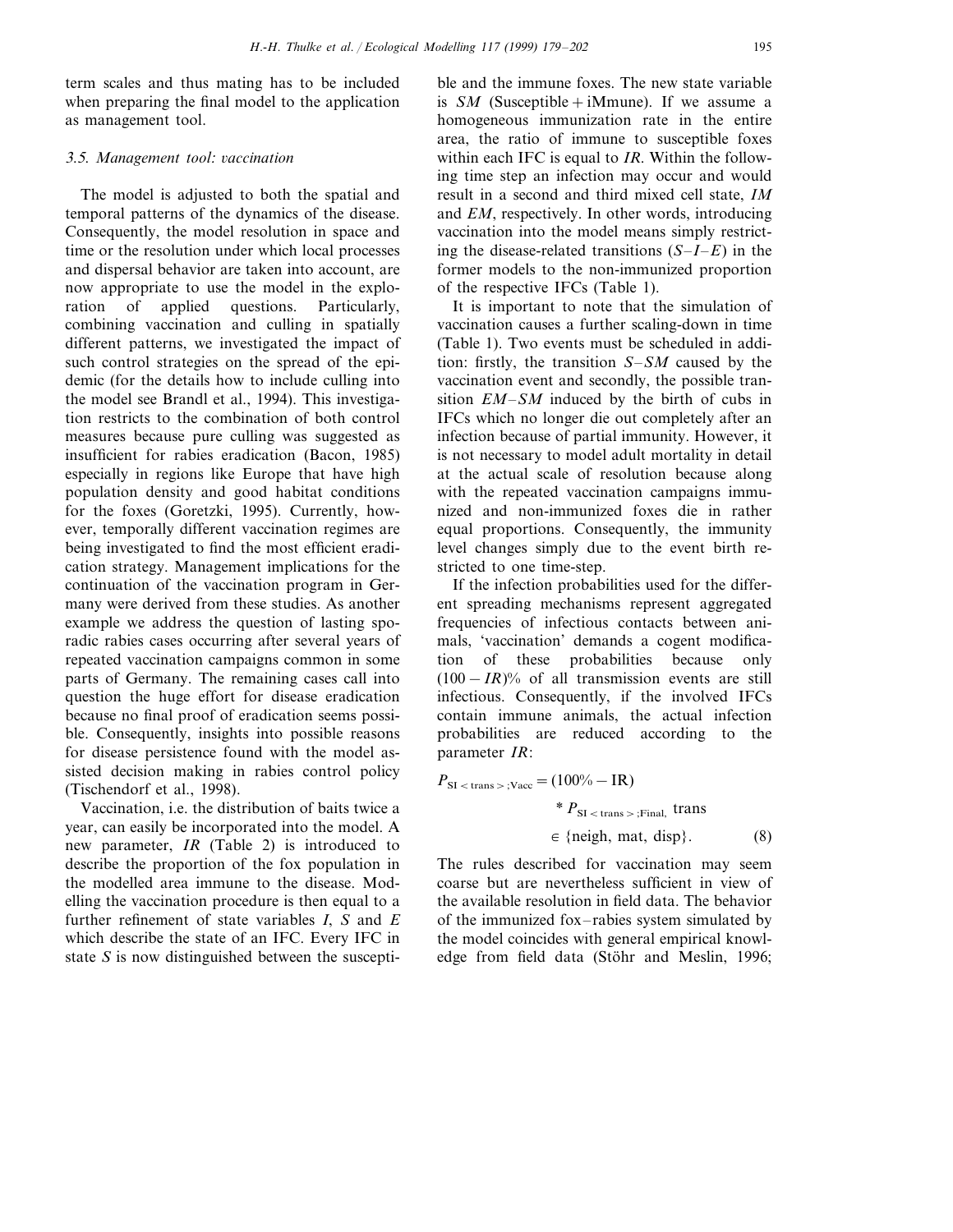Masson et al., 1996) and from theoretical considerations (Anderson et al., 1981; Murray and Seward, 1992; Schenzle, 1995), i.e. the onset of vaccination results in a drastic decrease of disease prevalence within 2 years (cf. Fig. 5d for observed and simulated data). Furthermore, the 'threshold value' for the necessary effectiveness of the vaccination in order to eradicate a disease is predicted by various models (Anderson et al., 1981; Murray and Seward, 1992; Rhodes and Anderson, 1997). Indeed, our model correspondingly produces thresholds for the parameter *IR* above 70% (Tischendorf et al., 1998). The thresholds define a range of *IR* beyond which the simulated epidemic either recovers or breaks down. However, within this range it is not possible to decide a priori how the epidemic will behave in the long run. These results and the systematic exploration of the parameter space with the relevant conclusions are presented in detail elsewhere (Tischendorf et al., 1998). Here we apply the management tool in a more particular fashion and provide an explanation for the lasting rabies cases observed despite vaccination in Germany.

### **4. Application**

### <sup>4</sup>.1. *Adapting to a particular ecological set*-*up*

So far the models aim at being general (Durrett, 1995) instead of describing particular situations. This generality enables a demonstration of the 'realism' (Barlow, 1995) of our model by comparison with existing knowledge about fox rabies epidemics. Addressing the particular question of lasting rabies cases following a long-term vaccination program in eastern Germany, more subtle modifications are necessary to adapt our model to the respective ecological set-up.

Consequently, further adjustments were made in accordance with field data concerning red foxes documented in eastern Germany (Goretzki and Paustian, 1982; Goretzki et al., 1997). An empirically obtained distribution of dispersal distances (Fig. 4c; Goretzki et al., 1997) now governs the migration module. It is interesting that the previous assumption on increasing settling probability by distance agrees with the field data. In addition, the number of dispersing foxes per IFC is no longer a constant, i.e. parameter *disp*. Instead, for each IFC *disp* is randomly chosen from an empirical distribution of litter sizes (Ansorge, 1990; Goretzki et al., 1997). Taking observed postnatal mortality into account, on average 3–4 cubs leave every IFC (Lloyd et al., 1976; Allen, 1983; Ansorge, 1990), which corresponds with the assumed range of *disp* used in the former model versions.

## 4.2. Low-level persistence of rabies in immunized *fox populations*

With the model adjusted to the particular region, we simulate 10 years of biannual area-wide vaccination as was applied in the study area. The aim of the simulation study is to decide whether the lasting rabies cases as observed in the field even after 6 years of repeated vaccination are necessarily due to immigrating infected foxes from Eastern Europe (i.e. non-controlled areas) or if they might reflect an inherent spatio-temporal pattern of the epidemic under control by vaccination. Obviously, while the assumption of immigrating infected individuals favors some form of borderline control (Aubert, 1992; Murray and Seward, 1992; Brandl et al., 1994), the endemic state of the disease in the latter would require quite different measures for further management.

We found low-level persistence of rabies to be a possible inherent disease dynamic within partially immunized populations (Tischendorf et al., 1998). In fact, totally ignoring immigrating infected foxes, simply the controlled fox rabies system itself can develop a spatio-temporal pattern of case-occurrence suitable to maintain the disease for 10 years despite vaccination but only with a few lasting IFCs simultaneously infected (Tischendorf et al., 1998). Fig. 6 illustrates an example of the phenomenon for a parameter configuration that can produce low-level persistence of the disease ( $P_{\text{SIneigh}}=0.34$ ;  $IR=70$ ). After the onset of vaccination (Fig. 6a) the disease is suppressed dramatically and the fox population recovers (Fig. 6b). However, small local seeds of infected IFCs are maintained and in turn final global extinction occurs by chance. Moreover the residual foci of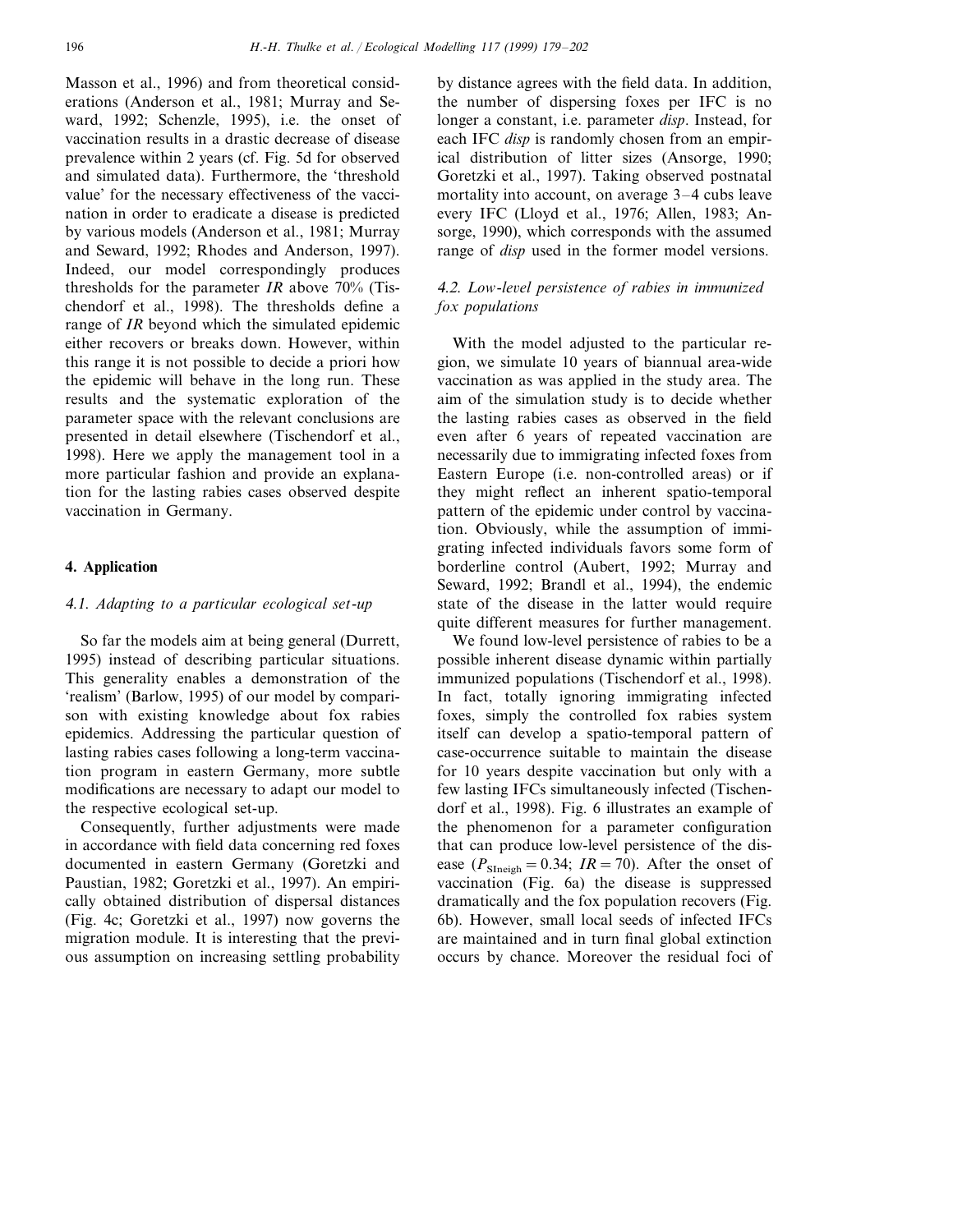infection move in space over time due to the mechanisms of transmission and the lethality of the disease (Fig. 6c–d). To sum up, low-level persistence of the disease clusters a very few number of cases from an otherwise largely rabies-free area in foci which are small but not spatially fixed over time. With these circumstances in mind we recall the detection rate to be less then 10%, even for rabies epidemics without vaccination (Braunschweig, 1980; Jackson, 1982; Schlüter and Müller, 1995). But if the disease persists at the low level under discussion, the situation becomes worse again, for detecting one rabid fox supposes that the random sampling in the whole area meets at least once a foci of the disease and kills an infected fox there; more over, this fox must be in the clinical phase. Consequently, the low-level persistence of the disease induces a majority of unreported cases and a few sporadic proofs (Thulke et al., 1997b).

### **5. Discussion**

Ecological modelling is a process. Any description of a particular model is thus only a snapshot showing a certain stage in this process. A model which is, for example, presented in a paper is



Fig. 6. Spatial snapshot of the simulated low-level persistence of rabies in immunized fox populations ( $P_{\text{Shreich}}=0.34$ ; IR = 70;  $140 \times 140$ ): The spatial snapshots plot the initial setting (a) and consecutive time-steps 12 (b), 36 (c) and 60 (d) (i.e. years 2, 6 and 10 of repeated biannual vaccination). After the first vaccination at time-step two (spring of year 1), the number of infected IFCs decreases strongly within the following 2 years (compare (a) and (b)). Furthermore, the actual level of prevalence neither recovers nor reaches the zero-level. In time rabies 'persists' for 8 years at a 'low-level' of prevalence (less than 0.2%) and in space low-level persistence of the disease is linked to small spatio-temporal moving infection clusters.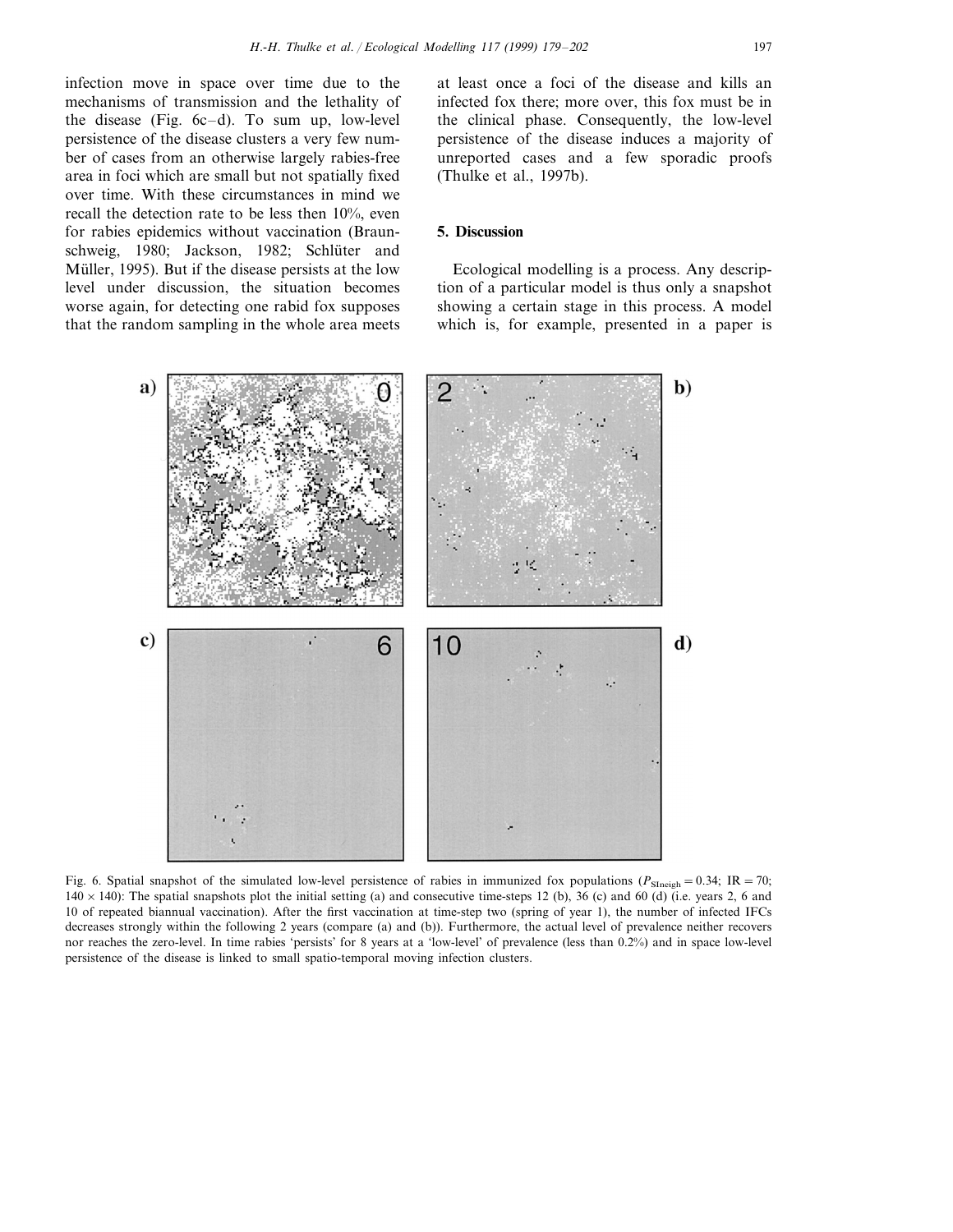never exactly the same as the first model from which the investigation started, nor is the presented model ever complete such that it cannot be improved. There are, of course, good reasons to present only snapshots. The main reasons are the limited space in the journals and the fact that interim models usually do not do what they are supposed to do and therefore have become modified. But there is a problem if we never publish the process of modelling itself: we do not learn from each other how to use systematic guidelines to modify a model for a certain need. This is a waste of resources: the wheel of ecological modelling is being repeatedly reinvented. Moreover, the question of *how* ecological models for applied problems could be efficiently constructed is not really acknowledged as an important question per se (but see Starfield and Bleloch, 1991).

Classification into 'strategic' and 'tactical' models gives the impression that general, theoretical models give no guidelines of how to design applied models, i.e. how to find the appropriate level of resolution (cf. Grimm, 1998b). In this paper we demonstrate that this is not necessarily the case. We started our investigations with a purely theoretical problem: How can we explain in detail the emergence of the wave-like spread of rabies (Jeltsch et al., 1997a)? But almost at the same time, once we had finished our theoretical studies, we came into contact with people who had literally no interest in explaining any fancy wave pattern, but had the problem of interpreting the sporadic incidence of rabies in areas that have been continuously vaccinated for many years. Could this be an intrinsic property of the vaccinated system, or is the invasion of individual infected foxes the only possible explanation? To tailor our theoretical model, we continued the modelling strategy of scaling-down the model (Brandl et al., 1994; Grimm et al., 1996a). The main stages of this strategy are as follows: (1) Start with a coarse model that aims at producing some overall distinctive pattern of the system; (2) modify the model step by step. This allows each interim model to be linked to all its predecessors and in particular to the pattern at the beginning; and (3) try to link the different models by overlapping modules, i.e. a coarse description of a process or component in a module is replaced in the next version of the model by a more detailed and, if possible, empirically motivated description of the same process. This enables the question of whether the parameters used in the coarse description were correct to be checked (if not, the earlier models have to be scaled accordingly) and it also gives a clear idea of how to check the new submodel: it should, if it is scaled up again to the coarser description, produce at least the same kind of distribution or (for example) whatever. If it does not, both the submodel and the earlier full model have to be reconsidered. The essence of this modelling strategy is that it is 'pattern-oriented' (Grimm et al., 1996b) and that it scales down from coarser to finer scales, whereas cellular automaton (or, more generally, grid-based) models are usually only supposed to support the other approach, from the local to the global scale.

One might argue that the applicability of our modelling strategy is limited because we usually do not have neat patterns such as that in the spread of rabies. This may be true, but it may also be true that when tackling applied problems, modellers do not even consider large-scale patterns at all. What we wanted to show here is that it is always worth thinking in terms of patterns in space, time or any level of organization. Patterns may only exceptionally be as marked as in the case of rabies, but less distinct patterns can be used in the same way. For instance, modellers often use various kinds of patterns (i.e. time-series, frequency distributions, habitat use patterns) in the calibration process and for the validation of their models (Stephan et al., 1998; Wiegand, K. et al., 1998; Wiegand, T. et al., 1998). In addition, a combination of two or more weak patterns might be as useful or even more useful than one single spatial pattern (Staubach et al., 1998). Such a kind of pattern may be used as a 'fingerprint' of the system. In any system and with any question, there must be some kind of pattern, because without a pattern we would not be able to perceive the system or the question. 'Pattern' is anything beyond random variation; without a pattern there would be only noise (Grimm, 1996, 1998a; Jax et al., 1998). The modelling strategy presented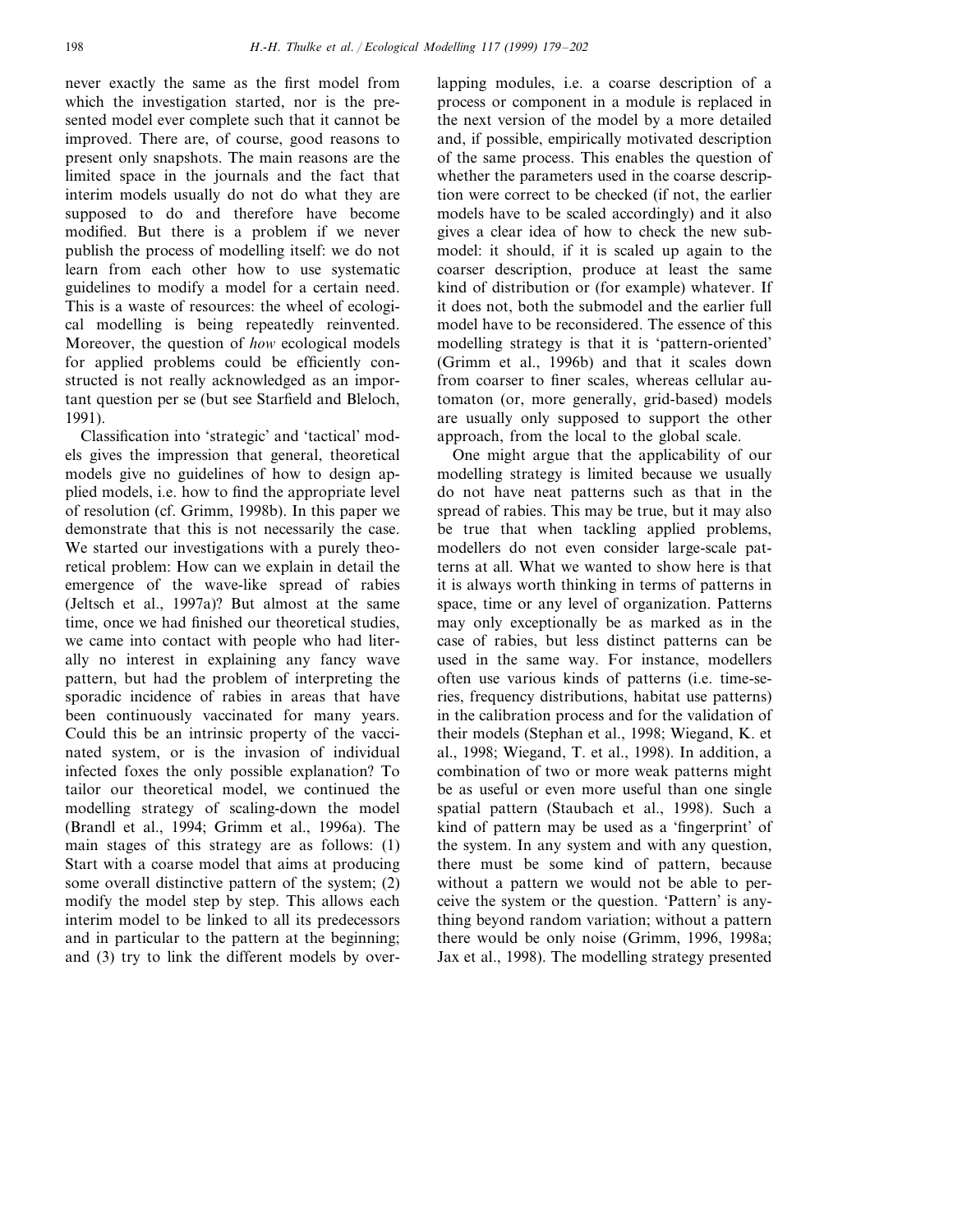here means gearing ecological modelling and, more generally, ecological research towards the patterns we perceive in nature (Grimm, 1994; Weiner, 1995; Den Boer and Reddingius, 1996; Grimm et al., 1996b).

### **Acknowledgements**

The authors are grateful to two anonymous reviewers for their stimulating comments.

#### **References**

- Allen, S.H., 1983. Comparison of red fox litter size determined from counts of embryos and placental scars. J. Wildl. Manage. 47, 860–863.
- Allen, S.H., Sargeant, A.B., 1993. Dispersal patterns of red foxes relative to population density. J. Wildl. Manage. 57, 526–533.
- Anderson, R.M., Jackson, H.C., May, R.M., Smith, A.D.M., 1981. Population dynamics of fox rabies in Europe. Nature 289, 765–770.
- Ansorge, H., 1990. Daten zur Fortpflanzungsbiologie und zur Reproduktionsstrategie des Rotfuchses, *Vulpes vulpes*, in der Oberlausitz. Säugetierkd. Inf. 3, 185–199.
- Aubert, M.F.A., 1992. Epidemiology of fox rabies. In: Bögel, K., Meslin, F.X., Kaplan, M. (Eds.), Wildlife Rabies Control, Wells Medical, Kent, pp. 9–18.
- Bacon, P.J., 1981. The consequences of unreported fox rabies. J. Environ. Manage. 13, 195–200.
- Bacon, P.J., 1985. A systems analysis of wildlife rabies epizootics. In: Bacon, P.J. (Ed.), Population Dynamics of Rabies in Wildlife, Academic Press, London, pp. 109–130.
- Ball, F.G., 1985. Front-wave velocity and fox habitat heterogeneity. In: Bacon, P.J. (Ed.), Population Dynamics of Rabies in Wildlife, Academic Press, London, pp. 197–222.
- Barlow, N.D., 1995. Critical evaluation of wildlife disease models. In: Grenfell, B.T., Dobson, A.P. (Eds.), Ecology of Infectious Diseases in Natural Populations. Cambridge University Press, Cambridge, pp. 230–259.
- Berger, J., 1976. Model of rabies control. Lect. Notes Biomath. 11, 74–91.
- Brandl, R., Jeltsch, F., Grimm, V., Müller, M.S., Kummer, G., 1994. Modelle zu lokalen und regionalen Aspekten der Tollwutausbreitung. Z. Ökol. Natur. 3, 207-216.
- Braunschweig, A.V., 1980. Ein Modell für die Fuchspopulation in der Bundesrepublik Deutschland. In: Zimen, E. (Ed.), Biogeographica Vol. 18—The Red Fox, Dr. W. Junk, The Hague, pp. 97–106.
- Cain, M.L., Pacala, S.W., Fortin, M.J., 1995. Neighborhood models of clonal growth in the white clover *Trifolium repens*. Am. Nat. 145, 888–947.
- Charlton, K.M., 1988. The pathogenesis of rabies. In: Campball, J.B. (Ed.), Rabies. Cluever, Boston, pp. 101–150.
- Curk, A., 1991. Seasonal and cyclic patterns of fox rabies in Slovenia. Vet. Arhiv. 61, 19–24.
- Czárán, T., Bartha, S., 1992. Spatiotemporal dynamic models of plant populations and communities. Trends Ecol. Evol. 7, 38–42.
- David, J.M., Andral, L., Artois, M., 1982. Computer simulation model of the epi-enzootic disease of vulpine rabies. Ecol. Modell. 15, 107–125.
- Den Boer, P.J., Reddingius, J., 1996. Regulation and Stabilization Paradigms in Population Ecology. Chapman and Hall, London.
- Durrett, R., 1995. Spatial epidemic models. In: Mollison, D. (Ed.), Epidemic Models—Their Structure and Relation to Data. Cambridge University Press, Cambridge, pp. 187– 201.
- Englund, J., 1980. Population dynamics of the red fox (Vulpes vulpes L., 1758) in Sweden. In: Zimen, E. (Ed.), Biogeographica Vol. 18–The Red Fox, Dr. W. Junk, The Hague, pp. 107–121.
- Ermentrout, G.B., Edelstein-Keshet, L., 1993. Cellular automata approaches to biological modelling. J. Theor. Biol. 160, 97–133.
- Glenn, S.M., Collins, S.L., 1993. Experimental analysis of patch dynamics in tall-grass prairie plant communities. J. Veg. Sci. 4, 157–162.
- Goretzki, J., 1995. Opportunist und Gewinner. Unsere Jagd 2/95, 8–10.
- Goretzki, J., Ahrens, M., Stubbe, C., Tottewitz, F., Sparing, H., Gleich, E., 1997. Zur Ökologie des Rotfuches (*Vulpes vulpes* L., 1758) auf der Insel Rügen: Ergebnisse des Jungfuchsfanges und der Jungfuchsmarkierung. Beitr. Jagd. Wildforsch. 22, 187–199.
- Goretzki, J., Paustian, K.-H., 1982. Zur Biologie des Rotfuchses, Vulpes vulpes (L., 1758), in einem intensiv landwirtschaftlich genutzten Gebiet. Beitr. Jagd. Wildforsch. 12, 96–107.
- Green, D.G., 1989. Simulated effects of fire, dispersal and spatial pattern on competition within forest mosaics. Vegetatio 82, 139–153.
- Grimm, V., 1994. Mathematical models and understanding in ecology. Ecol. Model. 75/76, 641–651.
- Grimm, V., 1996. A down-to-earth assessment of stability concepts in ecology: dreams, demands and the real problems. Senkenb Marit. 27, 215–226.
- Grimm, V., 1998a. To be or to be essentially the same: the Self-identity of ecological units. TREE 13, 298–299.
- Grimm, V., 1998b. Ten years of individual-based modelling in ecology: what have we learned and what could we learn in the future? Ecol. Model. 115, 129–148.
- Grimm, V., Brandl, R., Jeltsch, F., Müller, M.S., 1996a. Ein gitterbasiertes Simulationsmodell als Werkzeug zur Untersuchung der Tollwutausbreitung und -bekämpfung. Beitr. Jagd. Wildforsch. 21, 277–285.
- Grimm, V., Frank, K., Jeltsch, F., Brandl, R., Uchmánski, J., Wissel, C., 1996b. Pattern-oriented modelling in population ecology. Sci. Total Environ. 183, 151–166.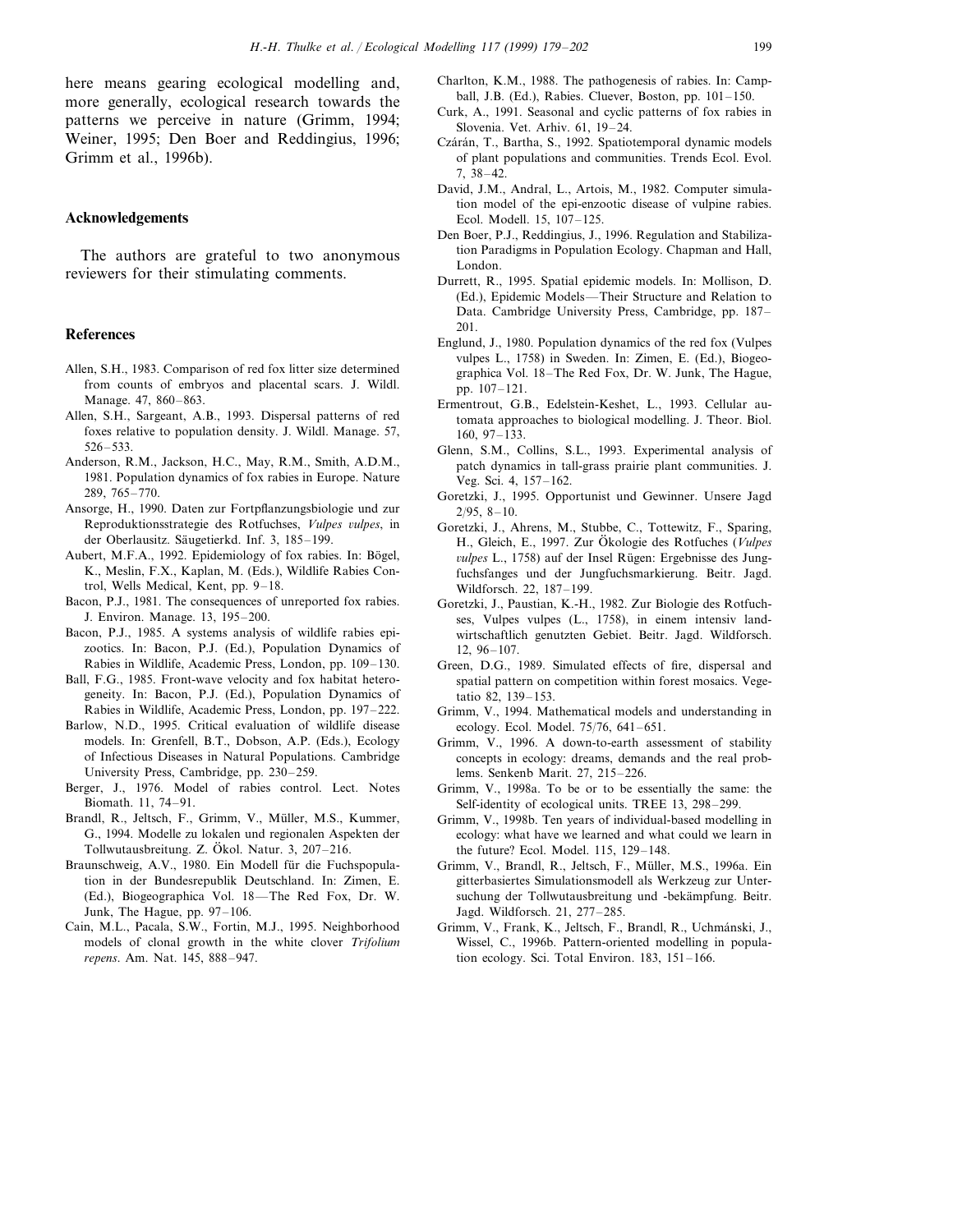- Harris, S., Smith, G.C., 1990. If rabies comes to Britain. New Sci. 128, 20–21.
- Hengeveld, R., 1989. Dynamics of Biological Invasions. Chapman and Hall, London.
- Holling, C.S., 1966. The strategy of building models of complex ecological systems. In: Watt, K.E.F. (Ed.), Systems Analysis in Ecology. Academic Press, New York, pp. 195–214.
- Jackson, H.C., 1982. Rabies in the Federal Republic of Germany. Comp. Immunol. Infect. Dis. 5, 309–313.
- Jax, K., Jones, C.G., Pickett, S.T.A., 1998. The self-identity of ecological units. OIKOS 82, 253–264.
- Jeltsch, F., Wissel, C., Eber, S., Brandl, R., 1992. Oscillating dispersal patterns of tephritid fly populations. Ecol. Model. 60, 63–75.
- Jeltsch, F., Wissel, C., 1994. Modelling dieback phenomena in natural forests. Ecol. Modell. 75/76, 111–121.
- Jeltsch, F., Milton, S.J., Dean, W.R.J., van Rooyen, N., 1996. Tree spacing and coexistence in semiarid savannas. J. Ecol. 84, 583–595.
- Jeltsch, F., Müller, M.S., Grimm, V., Wissel, C., Brandl, R., 1997a. Pattern formation triggered by rare events: lessons from the spread of rabies. Proc. R. Soc. London Ser. B 264, 495–503.
- Jeltsch, F., Milton, S.J., Dean, W.R.J., van Rooyen, N., 1997b. Simulated pattern formation around artificial waterholes in the semi-arid Kalahari. J. Veg. Sci. 8, 177–188.
- Källen, A., Arcuri, P., Murray, J.D., 1985. A simple model for the spatial spread and control of rabies. J. Theor. Biol. 116, 377–393.
- Kareiva, P., Wennergren, U., 1995. Connecting landscape patterns to ecosystem and population processes. Nature 373, 299–302.
- Levin, S.A., 1992. The problem of pattern and scale in ecology. Ecology 73, 1943–1967.
- Levins, R., 1966. The strategy of model building in population biology. Am. Sci. 54, 421–431.
- Lima, S.L., Zollner, P.A., 1996. Towards a behavioural ecology of ecological landscapes. TREE 11, 131–135.
- Lloyd, M., Jensen, B., Haaften, J.L.v., Niewold, F.J.J., Wandeler, A.I., Bögel, K., Arata, A.A., 1976. The annual turnover of fox populations in Europe. Zentralbl. Veterinärmed., Reihe B 23, 580–589.
- Lubina, J.A., Levin, S.A., 1988. The spread of a reinvading species: range expansion in the California sea otter. Am. Nat. 131, 526–543.
- Macdonald, D.W., Voigt, D.R., 1985. The biological basis of rabies models. In: Bacon, P.J. (Ed.), Population Dynamics of Rabies in Wildlife. Academic Press, London, pp. 71– 108.
- MacInnes, C.D., 1987. Rabies. In: Novak, M., Baker, J.A., Obbard, M.E., Malloch, B. (Eds.), Wild Furbearer Management and Conservation in North America. Trappers Association, Ontario, pp. 910–929.
- Maron, J.L., Harrison, S., 1997. Spatial pattern formation in an insect host-parasitoid system. Science 278, 1616–1619.
- Masson, E., Aubert, M.F.A., Barrat, J., Vuillaume, P., 1996. Comparison of the efficacy of the antirabies vaccines used for foxes in France. Vet. Res. 27, 255–266.
- May, R.M., 1973. Stability and Complexity in Model Ecosystems. Princeton University Press, Princeton, NJ.
- Meia, J.S., Weber, J.M., 1995. Home ranges and movements of red foxes in central Europe: stability despite environmental changes. Can. J. Zool. 73, 1960–1966.
- Meslin, F.M., 1997. Zoonoses in the world—current and future trends. In: Information Circular 42, WHO Mediterranean Zoonoses Control Centre, pp. 2–4.
- Mollison, D., 1991. Dependence of epidemic and population velocities on basic parameters. Math. Biosci. 107, 255–287.
- Mollison, D., Levin, S.A., 1995. Spatial dynamics of parasitism. In: Grenfell, B.T., Dobson, A.P. (Eds.), Ecology of Infectious Diseases in Natural Populations. Cambridge University Press, Cambridge, pp. 384–398.
- Murray, J.D., Stanley, E.A., Brown, D.L., 1986. On the spatial spread of rabies among foxes. Proc. R. Soc. London Ser. B 229, 111–150.
- Murray, J.D., Seward, W.L., 1992. On the spatial spread of rabies among foxes with immunity. J. Theor. Biol. 156, 327–348.
- Nisbet, R.M., Gurney, W.S.C., 1982. Modelling Fluctuating Populations. Wiley, New York.
- Okubo, A., Murray, J.D., Williamson, M., 1989. On the spatial spread of grey squirrels in Britain. Proc. R. Soc. London Ser. B 238, 113–125.
- Paine, R.T., Levin, S.A., 1981. Intertidal landscapes: disturbance and the dynamics of pattern. Ecol. Monogr. 51, 145–178.
- Perrins, J., Fitter, A., Williamson, M., 1993. Population biology and rates of invasion of three introduced Impatiens species in the British Isles. J. Biogeogr. 20, 33–44.
- Peters, R.H., 1991. A Critique for Ecology. Cambridge University Press, New York.
- Ratz, A., 1995. Long-term spatial patterns created by fire: a model oriented towards boreal forests. Int. J. Wildland Fire 5, 25–34.
- Reichman, O.J., 1993. Distinct animal-generated edge effects in a tallgrass prairie. Ecology 74, 1281–1284.
- Rhodes, C.J., Anderson, R.M., 1997. Epidemic threshold and vaccination in a lattice model of disease spread. Theor. Popul. Biol. 52, 101–118.
- Sargeant, A.B., 1972. Red fox spatial characteristics in relation to waterfowl predation. J. Wildl. Manage. 36, 225–236.
- Sato, K., Iwasa, Y., 1993. Modeling of wave regeneration in subalpine Abies forests: population dynamics with spatial structure. Ecology 74, 1538–1550.
- Sayers, B.M., Mansourian, B.G., Phantan, T., 1977. A pattern analysis study of a wildlife rabies epizootic. Med. Inform. 2, 11–34.
- Sayers, B.M., Ross, J.A., Saengcharoenrat, P., Mansourian, B.G., 1985. Pattern analysis of the case occurrences of fox rabies in europe. In: Bacon, P.J. (Ed.), Population Dynamics of Rabies in Wildlife. Academic Press, London, pp. 235–254.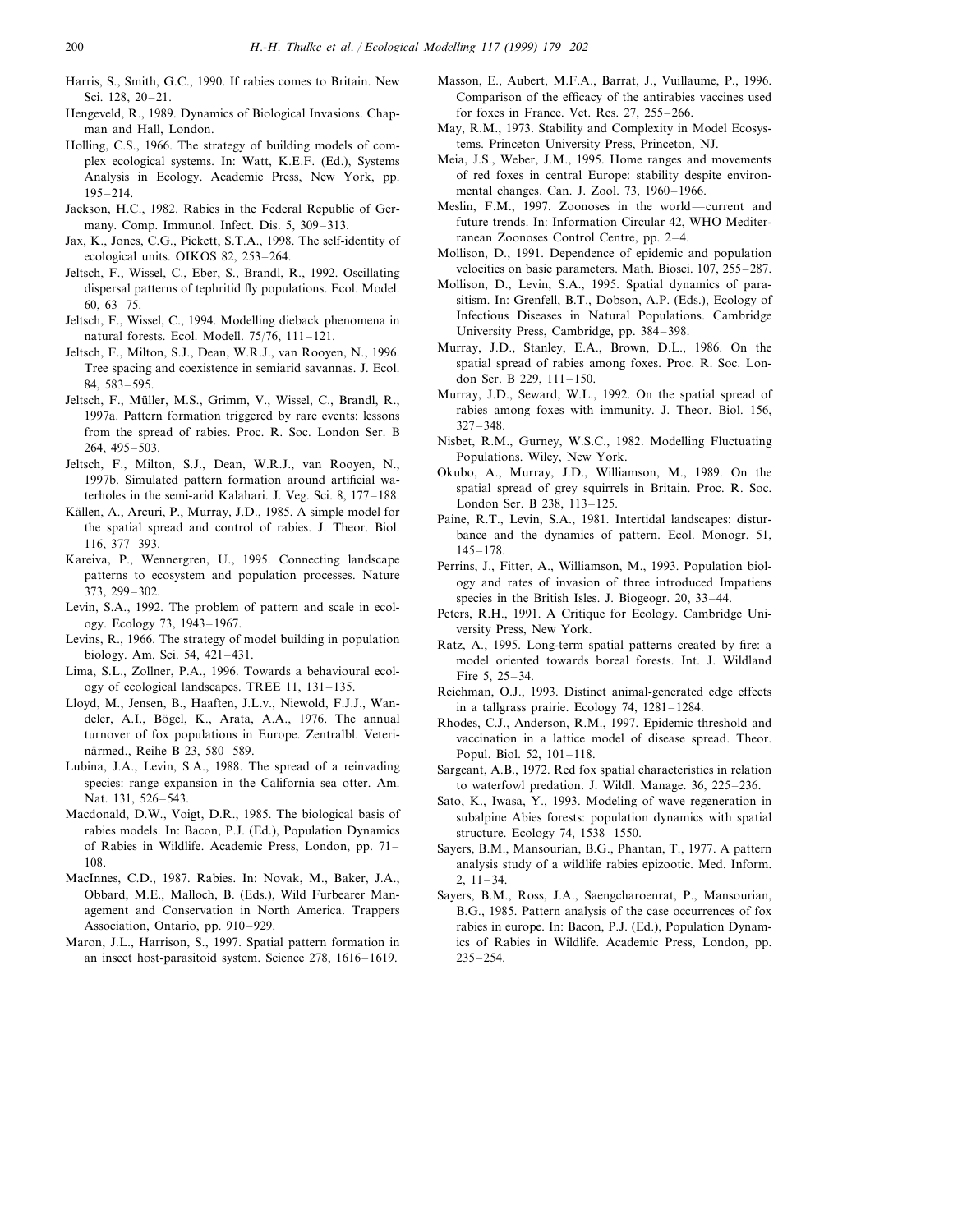- Schenzle, D., 1995. Zur Frage der weiteren Tollwutbekämpfung in Deutschland. Dtsch. Tierärztl. Wochenschr. 102, 419–454.
- Schippers, P., Verboom, J., Knaapen, J.P., van Apeldoorn, R.C., 1996. Dispersal and habitat connectivity in complex heterogeneous landscapes: an analysis with GIS-based random walk model. Ecography 19, 97–106.
- Schlüter, H., Müller, T., Staubach, C., Fröhlich, A., 1997. Rabies control in Central Europe-results after more than 10 years of oral immunization of foxes. Epidémiol Santé Anim. 31–32 (1.01), 1–3.
- Schlüter, H., Müller, T., 1995. Tollwutbekämpfung in Deutschland. Ergebnisse und Schlußfolgerungen aus über 10-jähriger Bekämpfung. Tierärztl. Umsch. 50, 748–758.
- Scott, T.G., 1943. Some food coactions of the northern plains red fox. Ecol. Monogr. 13, 427–479.
- Selhorst, T., Schlüter, H., 1997. Cost-benefit analysis of the oral immunization strategy for the control of rabies in fox populations. Epidémiol Santé Anim.  $31-32$  (10.20),  $1-3$ .
- Sikes, R.K., 1970. Rabies. In: Trainer, D.O. (Ed.), Infectious Diseases of Wild Mammals. Iowa State University Press, Ames, IA, pp. 3–19.
- Silvertown, J.W., 1992. Introduction to Plant Population Ecology. Longman Scientific and Technical, Essex, England.
- Skellam, J.G., 1951. Random dispersal in theoretical populations. Biometrika 38, 196–218.
- Smith, G.C., 1995. Modelling rabies control in the UK: the inclusion of vaccination. Mammalia 59, 629–637.
- Smith, G.C., Harris, S., 1991. Rabies in urban foxes (*Vulpes* 6*ulpes*) in Britain: the use of a spatial stochastic simulation model to examine the pattern of spread and evaluate the efficacy of different control regimes. Phil. Trans. R. Soc. London Ser. B 334, 459–479.
- Starfield, A.M., Bleloch, A.L., 1991. Building Models for Conservation and Wildlife Management, 2. ed. Burgess International, Edina, MN.
- Staubach, C., Tackmann, K., Löschner, U., Mix, H., Busse, W., Thulke, H.-H., Territo, B.M., Conraths, F.J., 1998. Geographic information system—aided analysis of factors potentially influencing the spatial distribution of *Echinococcus multilocularis* infections of foxes. In: Thrusfield, M.V., Goodall, E.A. (Eds.), Proceedings of the SVEPM Conference, Ennis, Ireland, pp. 40–47.
- Steck, F., Wandeler, A., 1980. The epidemiology of fox rabies in Europe. Epidemiol. Rev. 2, 72–96.
- Stephan, T., Jeltsch, F., Wiegand, T., Wissel, C., Breiting, H.A., 1998. Sustainable farming at the edge of Namib: analysis of land use strategies by a computer simulation model. In: Usó, J.L., Patten, B.C., Brebbia, C.A. (Eds.), Ecosystems and Sustainable Development. Computational Mechanics Publications, Southampton, pp. 41–50.
- Storm, G.L., Montgomery, G.G., 1975. Dispersal and social contact among red foxes: results from telemetry and computer simulation. In: Fox, M.W. (Ed.), The Wild Canids, Reinhold, New York, pp. 237–246.
- Stöhr, K., Meslin, F.M., 1996. Progress and setbacks in the oral immunisation of foxes against rabies in Europe. Vet. Record 139, 32–35.
- Tackmann, K., Löschner, U., Mix, H., Staubach, C., Thulke, H.-H., Conraths, F.J., 1998. Spatial distribution patterns of *Echinococcus multilocularis* (Leuckart 1863) (Cestoda: Cyclophyllidea: Taniidae) among red foxes in an endemic focus in Brandenburg (Germany). Epidemiol. Infect. 120, 101–109.
- Thiery, J.M., D'Herbes, J.M., Valentin, C., 1995. A model simulating the genesis of banded vegetation patterns in Niger. J. Ecol. 83, 497–507.
- Thulke, H.-H., Tischendorf, L., Staubach, C., Müller, M.S., Schlüter, H., 1997a. Simulation based investigations on the consequences of changed rabies spreading within immunised fox populations. Epidémiol Santé Anim.  $31-32$  $(1.02), 1-3.$
- Thulke, H.-H., Tischendorf, L., Staubach, C., Müller, M.S., Schlüter, H., 1997b. Neue Antworten zur Frage der weiteren Tollwutbekämpfung in Deutschland. Dtsch. Tierärztl. Wochenschr. 104, 492–495.
- Tischendorf, L., 1997. Modeling individual movements in heterogeneous landscapes: potentials of a new approach. Ecol. Modell. 103, 33–42.
- Tischendorf, L., Thulke, H.-H., Staubach, C., Müller, M.S., Jeltsch, F., Goretzki, J., Selhorst, T., Müller, T., Schlüter, H., Wissel, C., 1998. Chance and risk of controlling rabies in large-scale and long-term immunized fox populations. Proc. R. Soc. London Ser. B 265, 839–845.
- Toma, B., Andral, L., 1977. Epidemiology of fox rabies. Adv. Virus Res. 21, 1–36.
- Trewhella, W.J., Harris, S., McAllister, F.E., 1988. Dispersal distance, home range size and population density in the red fox (Vulpes vulpes): a qualitative analysis. J. Appl. Ecol. 25, 423–434.
- Voigt, D.R., Tinline, R.R., Broekhoven, L.H., 1985. A spatial simulation model for rabies control. In: Bacon, P.J. (Ed.), Population Dynamics of Rabies in Wildlife, Academic Press, London, pp. 311–349.
- Wandeler, A.I., 1980. Epidemiology of fox rabies. In: E. Zimen (Editors), Biogeographica Vol. 18—The Red Fox, Dr. W. Junk, The Hague, pp. 237–250.
- Wandeler, A.I., Capt, S., Kappeler, A., Hauser, R., 1988. Oral immunization of wildlife against rabies: concept and first field experiments. Rev. Infect. Dis. 10, S649–S653.
- Weiner, J., 1995. On the practice of ecology. J. Ecol. 83, 153–158.
- White, P.C.L., Harris, S., Smith, G.C., 1995. Fox contact behavior and rabies spread: a model for the estimation of contact probabilities between urban foxes at different population densities and its implications for rabies control in Britain. J. Appl. Ecol. 32, 693–706.
- White, P.C.L., Saunders, G., Harris, S., 1996. Spatio-temporal patterns of home ranges use by foxes in urban environments. J. Anim. Ecol. 65, 121–125.
- Wiegand, K., Jeltsch, F., Ward, D., Rohner, C., 1998. Decline of the Negev's Acacias—a spatially explicit simulation model as an aid for sustainable management. In: Usó, J.L., Patten, B.C., Brebbia, C.A. (Eds.), Ecosystems and Sustainable Development. Computational Mechanics Publications, Southampton, pp. 63–72.